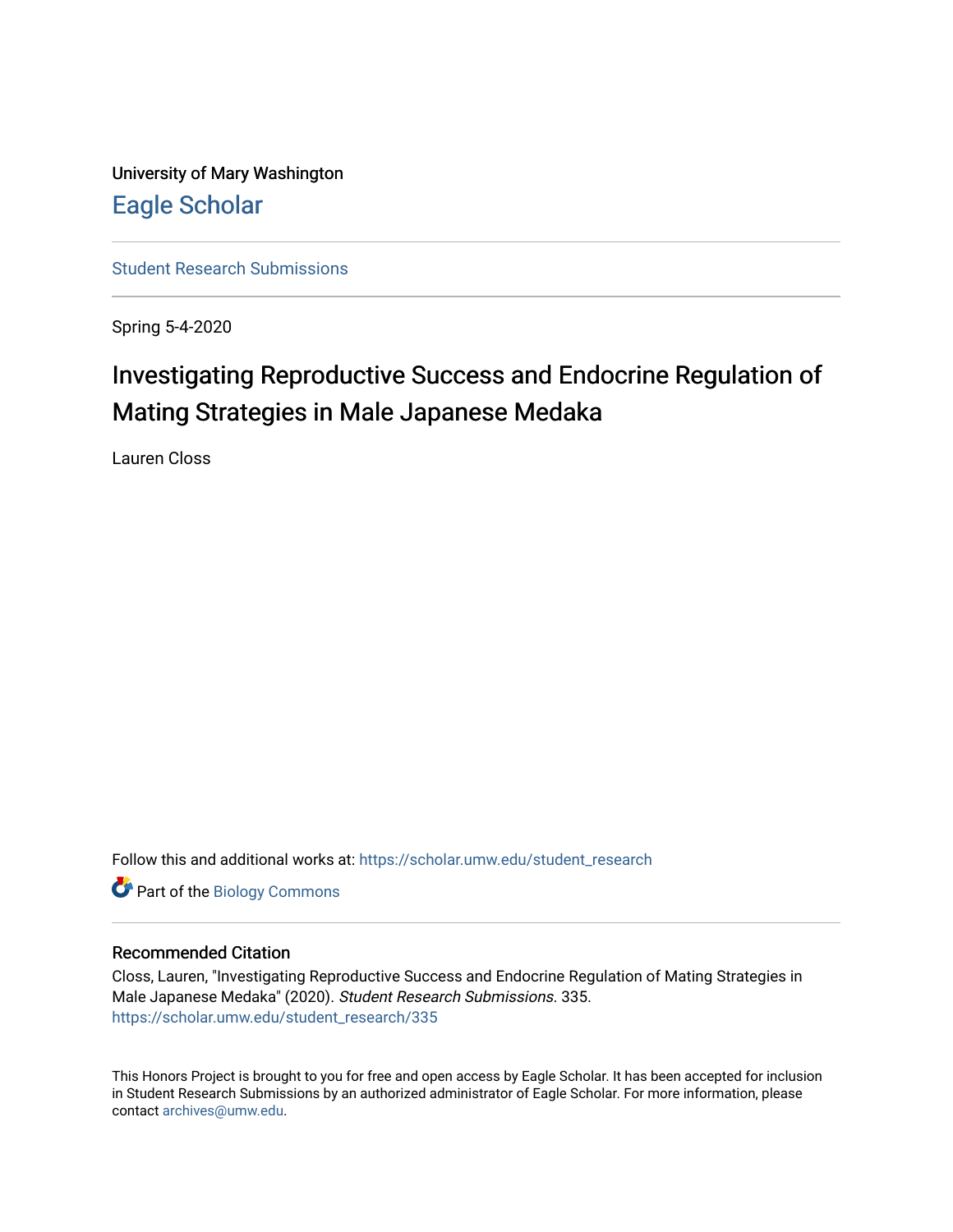# INVESTIGATING REPRODUCTIVE SUCCESS AND ENDOCRINE REGULATION OF MATING STRATEGIES IN MALE JAPANESE MEDAKA

By

Lauren Closs

# Thesis

Submitted in partial fulfillment of the requirements for Honors in Biology at the

University of Mary Washington

Fredericksburg, Virginia

April 30, 2020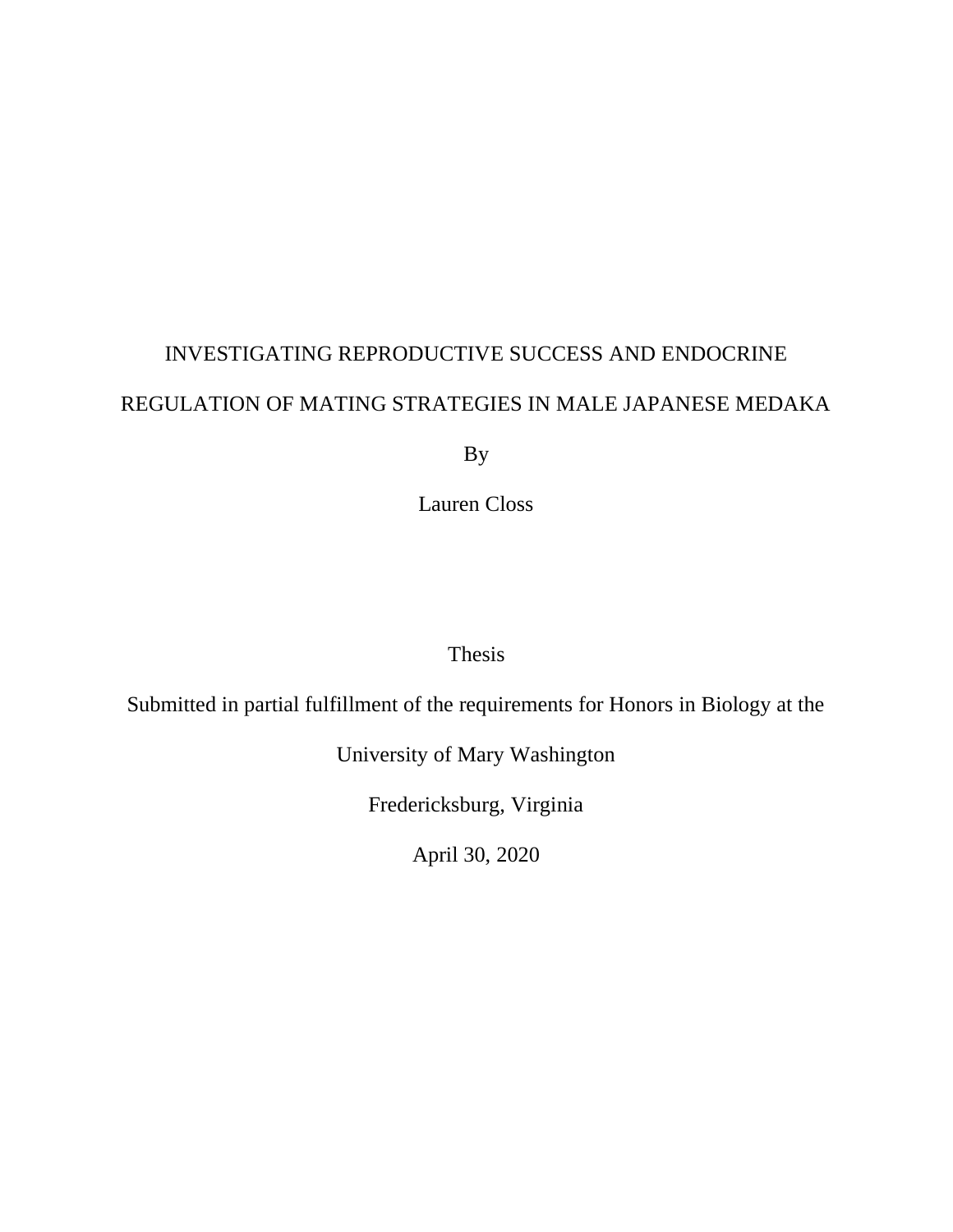This Thesis by Lauren Closs is accepted in its present form as satisfying the thesis requirement for Honors in Biology.

Date: Approved:

 $\bigcup_{\mathcal{A}}\bigoplus_{\mathcal{A}}\mathcal{A}$ 

Dianne Baker, Ph.D Professor of Biological Sciences Chair of Honors Committee

 $\frac{1}{16}\sqrt{16\pi}}$ 

Parrish Waters, Ph.D Assistant Professor of Biological Sciences

Archen Dolly

Andrew Dolby, Ph.D Professor of Biological Sciences

 $-4/30/2020$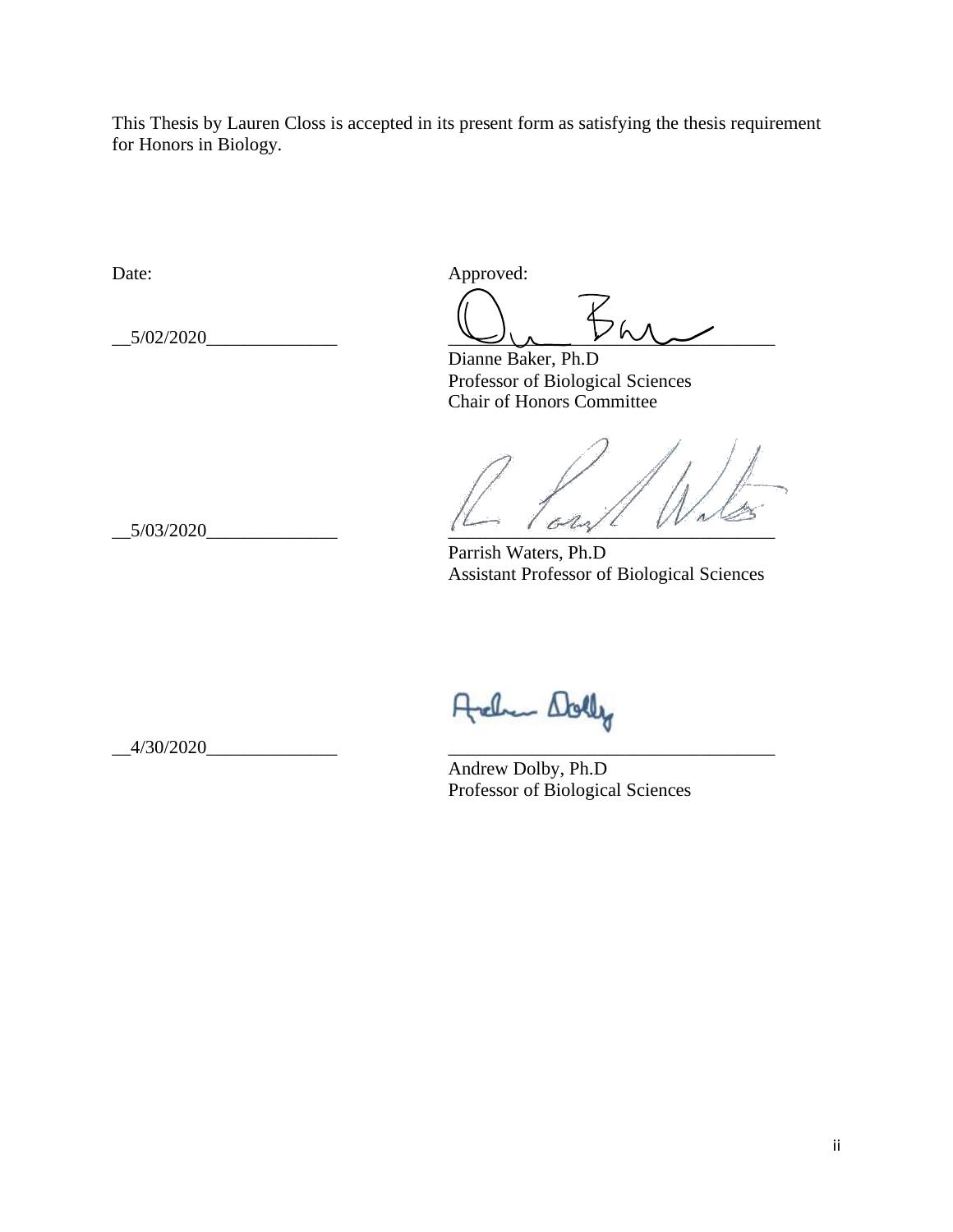# **CURRUCULUM VITAE**

# Lauren Closs

Born January 22, 1998 in Ft. Belvoir, Virginia.

# **Education:**

University of Mary Washington (UMW) • Fredericksburg, VA • August 2016-May 2020 Bachelor of Science in Biology, Neuroscience minor, GPA: 3.88

Studied abroad in Ecuador and the Galápagos Islands • March 2018

# **Research Experience:**

Undergraduate Individual Research • August 2018-current

Summer Science Institute • May-July 2018, May-July 2019

# **Presentations:**

Summer Science Research Symposium • University of Mary Washington • July 2019, July 2019

Society for Integrative & Comparative Biology Annual Meeting • Austin, TX • January 2020

# **Awards and Honors:**

Dean's List University Honors Program Phi Beta Kappa Fulbright Scholarship to Norway

# **Employment and Activities:**

Office of Admissions • University of Mary Washington • August 2017-May 2020 Washington Guide and Admissions Student Aide (2017-2020) Director of Programming (2019-2020)

The Blue & Gray Press • University of Mary Washington • January 2017-May 2020 Staff Writer (2017) Life Editor (2017-2018) Editor-in-Chief (2018-2020)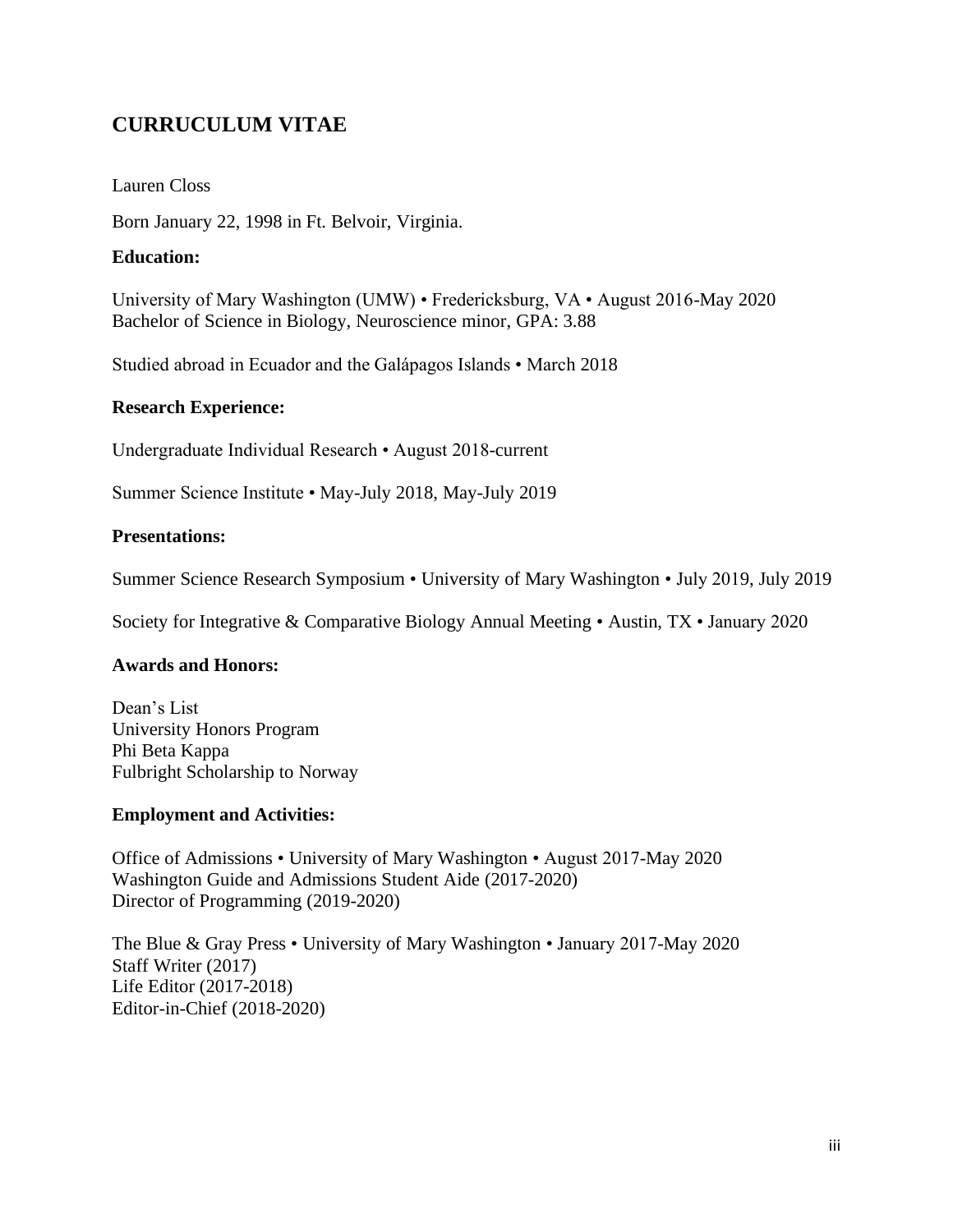# **ACKNOWLEDGMENTS**

I would like to thank my research advisor, Dr. Dianne Baker, for her guidance, wisdom, and unending support. Her investment in me over the last three years has shaped me into a more confident scientist, teaching me to think critically and value learning. She pushed me when I lost motivation and encouraged me through failed experiments and personal tragedies. She also took me to Norway on a trip that exposed me to other brilliant researchers and spawned this research, for which I am exceedingly grateful.

I would like to thank Dr. Romain Fontaine and Dr. Finn-Arne Weltzien for their guidance on this project and for their confidence in allowing an undergraduate to conduct research in their lab. I would also like to express my gratitude to the entire Weltzien lab at NMBU for welcoming an American into their midst and exposing me to different molecular techniques.

Many thanks to the other members of my thesis committee, Dr. Parrish Waters and Dr. Andrew Dolby, for their feedback and insightful discussions about this project.

Thank you to the University of Mary Washington, the UMW Summer Science Institute, and the Norwegian University of Life Sciences for funding.

I would also like to thank Rachel Summers for three years of emotional support and exchanging best practices for lab techniques and data analysis. Thank you to the rest of my lab members: Erica Liss, Chris Good, Bailey Bashara, Orianne Mbuyi Mujinga Kazadi, Rachel Myrick, Bailey Johnson, and Ryan Meek for listening to me talk about my research and asking good questions.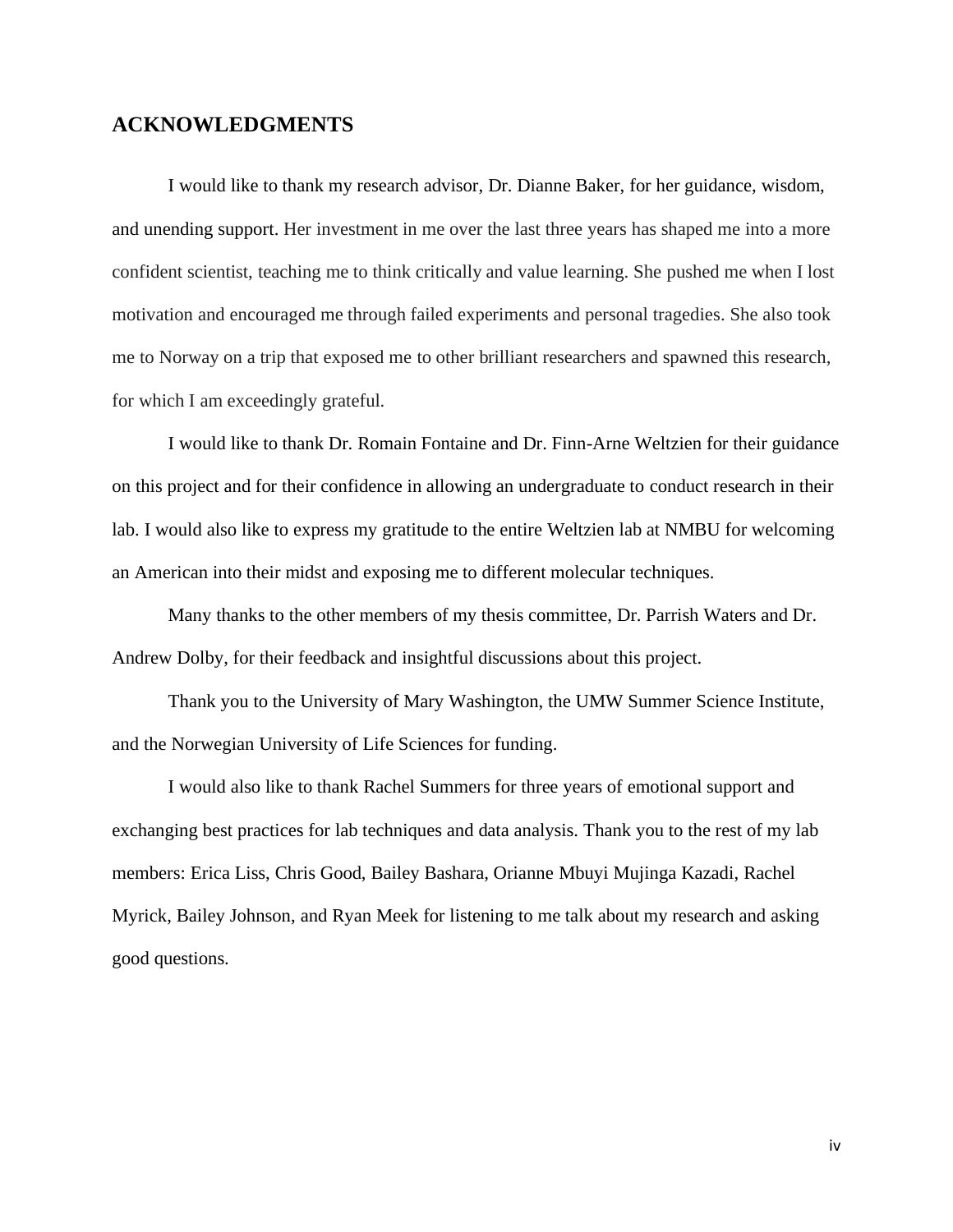# **ABSTRACT**

Mate guarding, when two males compete for one female, is a reproductive strategy seen across a variety of vertebrate species. This often leads to hierarchical relationships, in which one male exerts dominance over other, subordinate males. However, the physiological mechanisms that promote dominance or subordinance in males remain largely unexplored. This study investigates the reproductive success and endocrine signals of these reproductive strategies in Japanese medaka (*Oryzias latipes*). To identify dominant and subordinate males, triads consisting of two males of different genotypes and one female were observed repeatedly for 5 days. Male reproductive success was determined by genotyping embryos from each female. We found that the number of eggs fertilized by dominants and subordinates did not differ (p=0.29), indicating that dominant behavior does not guarantee reproductive success and that subordinate males may successfully fertilize eggs using sneaker male tactics. We hypothesized that these behaviors are linked to activity in the reproductive endocrine axis. To test this hypothesis, we quantified pituitary luteinizing hormone (LH) and follicle stimulating hormone (FSH) in dominant and subordinate males using ELISAs. While FSH did not differ between the groups, LH was unexpectedly higher in subordinate males ( $p=0.047$ ). This indicates that either LH production is stimulated, or its pituitary release is inhibited in subordinates. To investigate these opposing explanations, we measured mRNA levels of LH, FSH, and GnRH receptors in the pituitary, and GnRH and AVT in the brain of dominant and subordinate males using qPCR. Mean differences between dominants and subordinates were not significant for any gene. Dominant fish expressed higher *lhb* in 8/12 tanks, indicating that LH production is not stimulated in subordinates, but as the transcripts for GnRH and its receptors also did not differ, further studies are needed to determine the mechanism by which LH release may be inhibited.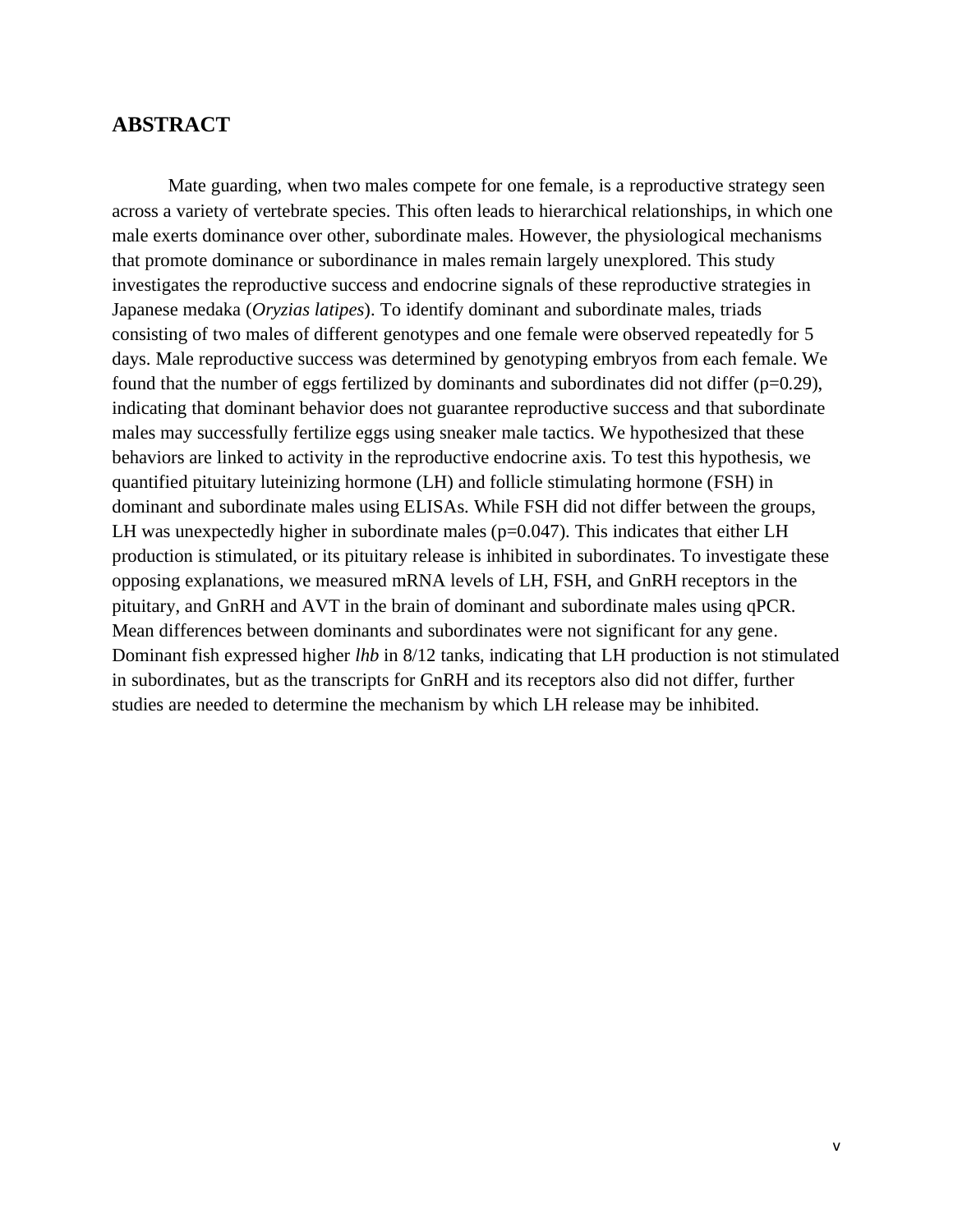# **TABLE OF CONTENTS**

| Thesis Proper |
|---------------|
|               |
|               |
|               |
|               |
|               |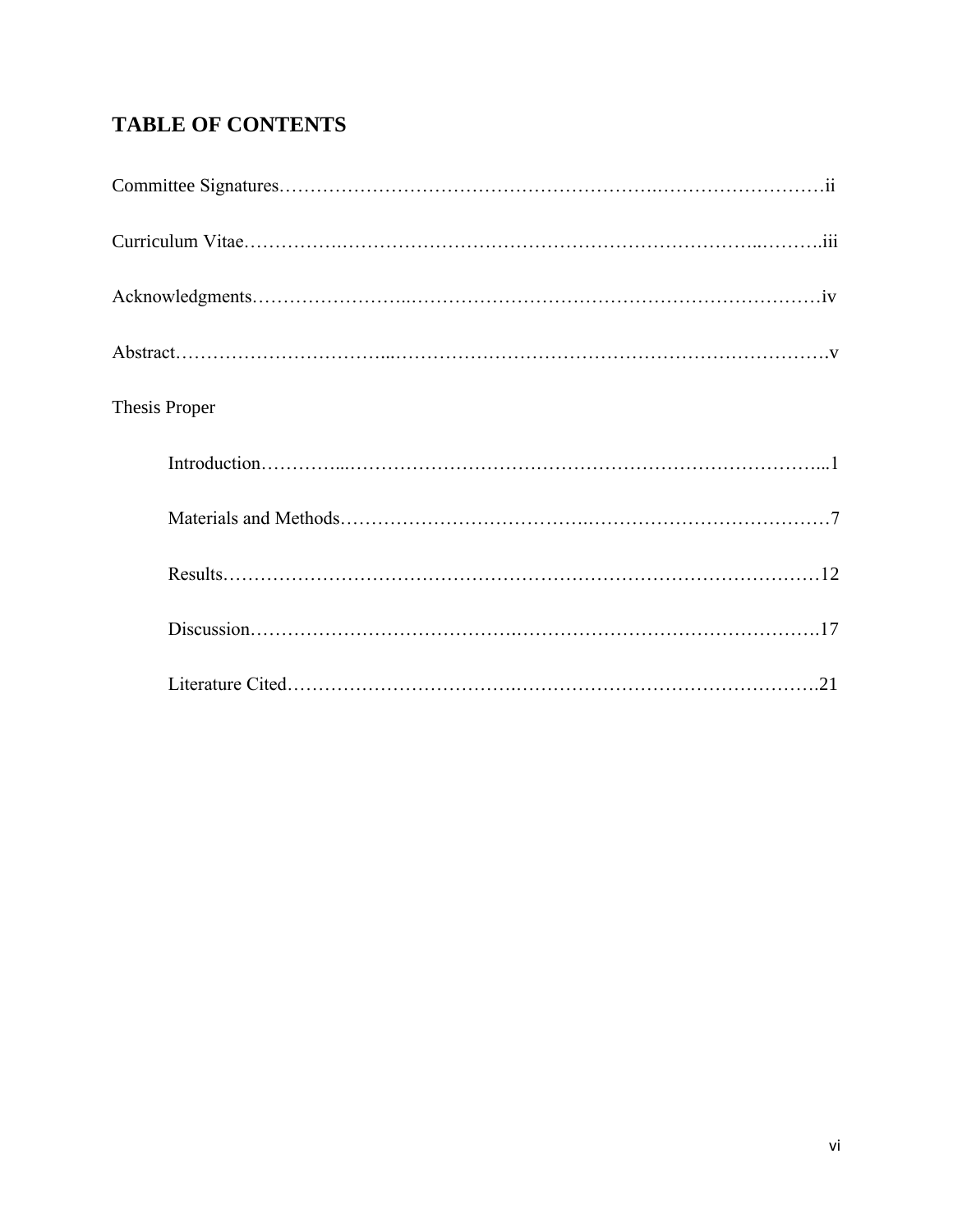# **INTRODUCTION**

#### *Mate guarding behavior*

Mate guarding is a male reproductive strategy that increases individual male fitness by reducing rival males' access to potential mating partners. This behavior is driven both by attraction to the female and competition among males (Yokoi et al 2015). Although mate guarding occurs across a variety of species from house sparrows to squirrels to humans, it has rarely been studied in a lab or in genetic model organisms (Hoi et al 2011, Sherman 1989, Yokoi et al 2015). In 2015, Yokoi et al established that male Japanese medaka, a teleost fish, prominently exhibit mate-guarding behavior in a triadic relationship (Yokoi et al 2015). When two males are housed together with one female, one of the males occupies a dominant position near the female and interferes with the subordinate male's access to the female. This distinct behavior appears to be a combination of courtship display directed toward the female and aggression toward the other male. As medaka reproduce every morning, mate guarding can be seen daily. Yokoi et al (2015) also found that dominant males had a significantly higher mating success rate, fertilizing over 93% of the eggs. Having established observable mate guarding behavior in a genetic model, Yokoi et al (2015) were also the first to investigate an underlying physiological mechanism for it. Using knockout mutants of arginine-vasotocin (*avt*), a homolog to mammalian arginine-vasopressin (AVP), or its receptors (*v1a1* and *v1a2*), they found that *avt* and *v1a2* are required for normal mate-guarding behavior. Furthermore, the impaired behavior in knockouts is due to loss of sexual motivation, not competitive motivation, as *avt* mutants exhibited fewer courtship displays but normal aggression in a non-mate guarding situation (Yokoi et al 2015). No other study has yet corroborated these results or attempted to identify additional physiological motivators of mate guarding behavior.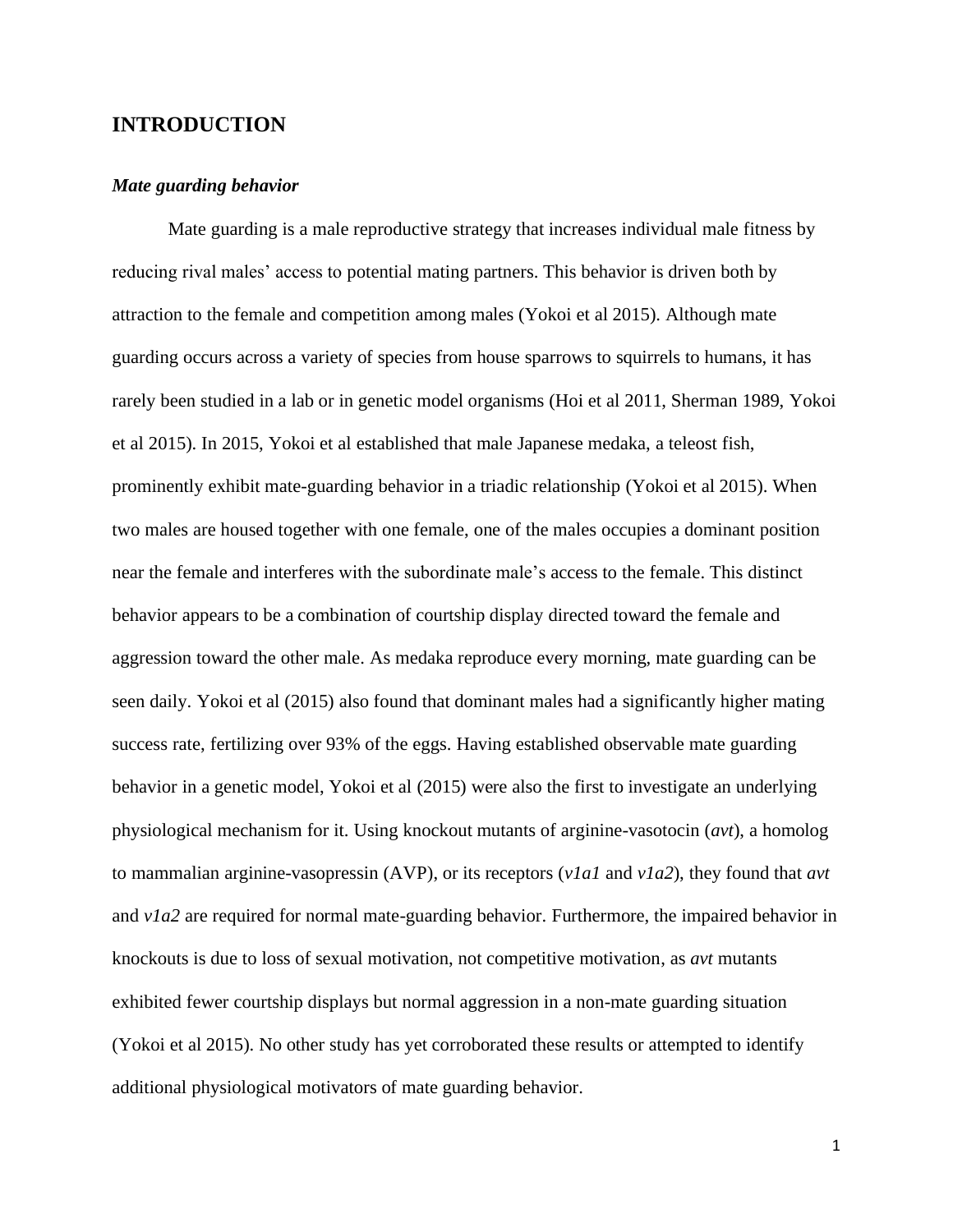#### *Medaka*

Medaka are a teleost fish native to the rice paddies of Japan, Korea, and eastern China. Already a popular model organism in Asia, they are becoming more commonly used in Europe and North America as molecular techniques and genetic tools continue to be developed (Wittbrodt 2002).

Medaka are used as a model for both fishes and vertebrates in general. Their small size (3-4 cm), resistance to common fish diseases, and short generation time of 2-3 months makes them an ideal lab animal. They tolerate a wide range of salinities and temperatures (4-40 °C) and can reproduce every day, year-round in a lab. They are oviparous, producing transparent eggs that are fertilized externally, which is beneficial for studying development and reproduction. The sequencing of their genome, development of transgenic lines, and characterization of mutant phenotypes have made medaka valuable for genetics research (Wittbrodt et al 2002, Kirchmaier et al 2015).

Medaka have many genetic and morphological similarities to another model fish species, the zebrafish, which are separated from their last common ancestor by 110 million years, making them ideal for comparative studies. Some differences between them include slower development, and unlike zebrafish, which do not have sex-linked genes, medaka have the same XX, XY sex determination system as mammals. These characteristics have also made medaka a popular model for sex determination and sexual dimorphism (Wittbrodt et al 2002).

#### *HPG axis*

The reproductive endocrine axis, also called the hypothalamus-pituitary-gonadal (HPG) axis, controls reproduction in vertebrates. In this system, the hypothalamus regulates the production and release of the gonadotrophins LH and FSH from the anterior pituitary gland into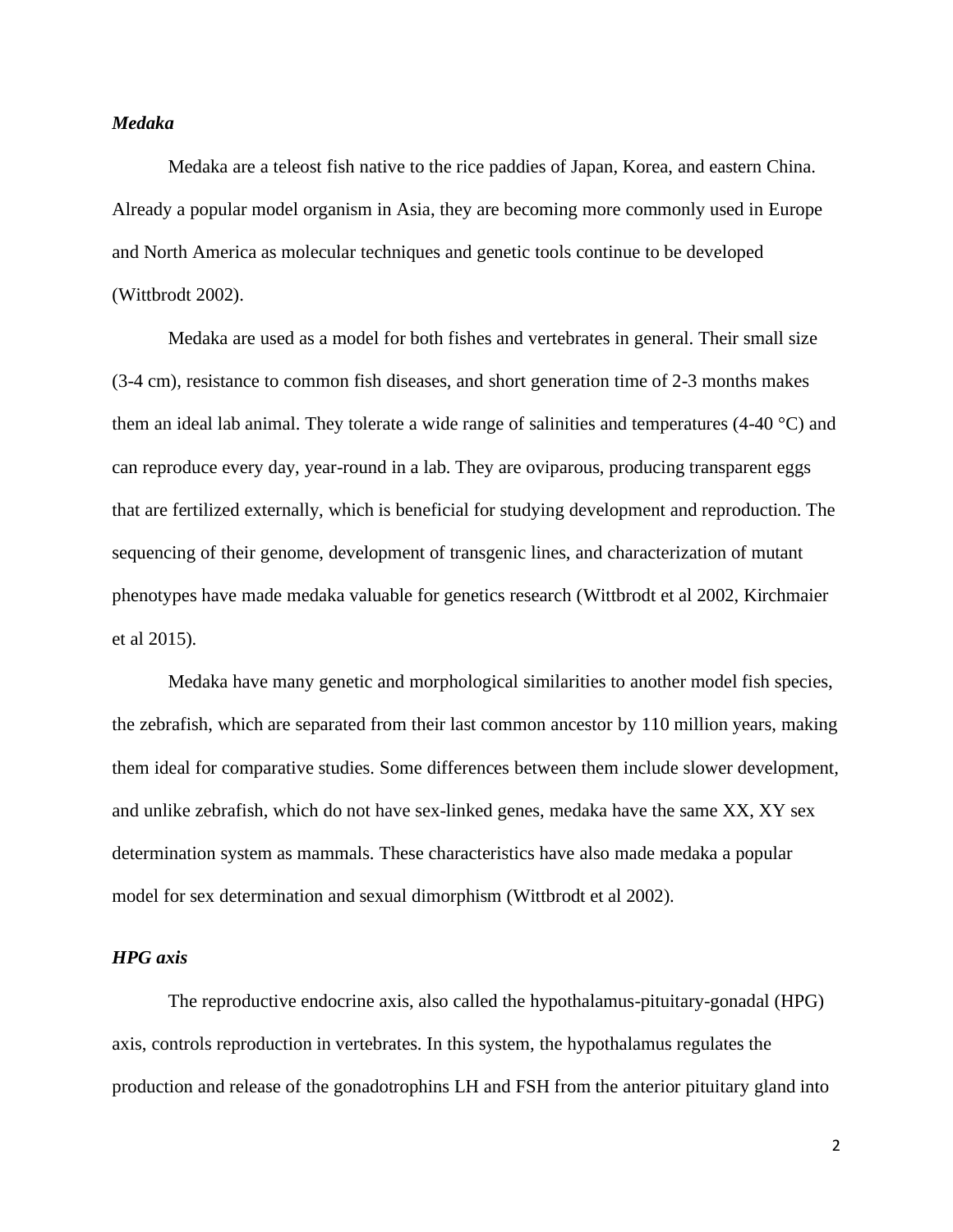the bloodstream. LH and FSH stimulate sex steroid production by the gonads by binding to their specific receptors, luteinizing hormone receptor (LHr) and follicle stimulating hormone receptor (FSHr) (Levavi-Sivan et al 2010).

LH and FSH are of central importance in the axis as they communicate between the brain and the rest of the body. Fish lack a hypothalamic-pituitary portal system. Instead, the pituitary is directly innervated by the hypothalamus. Gonadotrophin releasing hormone (GnRH) is the primary regulator of gonadotrophin release from the pituitary, but other factors also can play a role such as GABA, dopamine, and neuropeptide Y (Zohar et al 2010). Unlike in mammals, FSH and LH in teleost species are produced and released from separate pituitary cells. Therefore, in medaka, the production of these hormones can be studied in isolation. While the exact function of each hormone has not been clearly defined, research indicates that FSH is more important in gametogenesis and vitellogenesis, while LH is important in ovulation and spermiation (Levavi-Sivan et al 2010, Murozumi et al 2014, Takahashi et al 2016).

As the primary regulator of FSH and LH, studying GnRH communication with the pituitary provides insight into hypothalamic control of the HPG axis. In some species, larger GnRH cells have been associated with male alternative reproductive tactics. There are multiple GnRH isoforms that exert different functions via several classes of receptors. In cichlid fish, the presence of other males and the opportunity to increase social status caused an increase in one of three forms of GnRH (Knapp 2003). Medaka have three paralogous GnRH genes—*gnrh-1*, *gnrh-2*, and *gnrh-3*, although only *gnrh-1* and *gnrh-3* are expressed in the forebrain (Okubo et al 2000) and therefore more likely to play a role in gonadotropin regulation. GnRH neurons in the preoptic area express *gnrh-1*, while neurons in the terminal nerve express *gnrh-3* (Okubo et al 2002).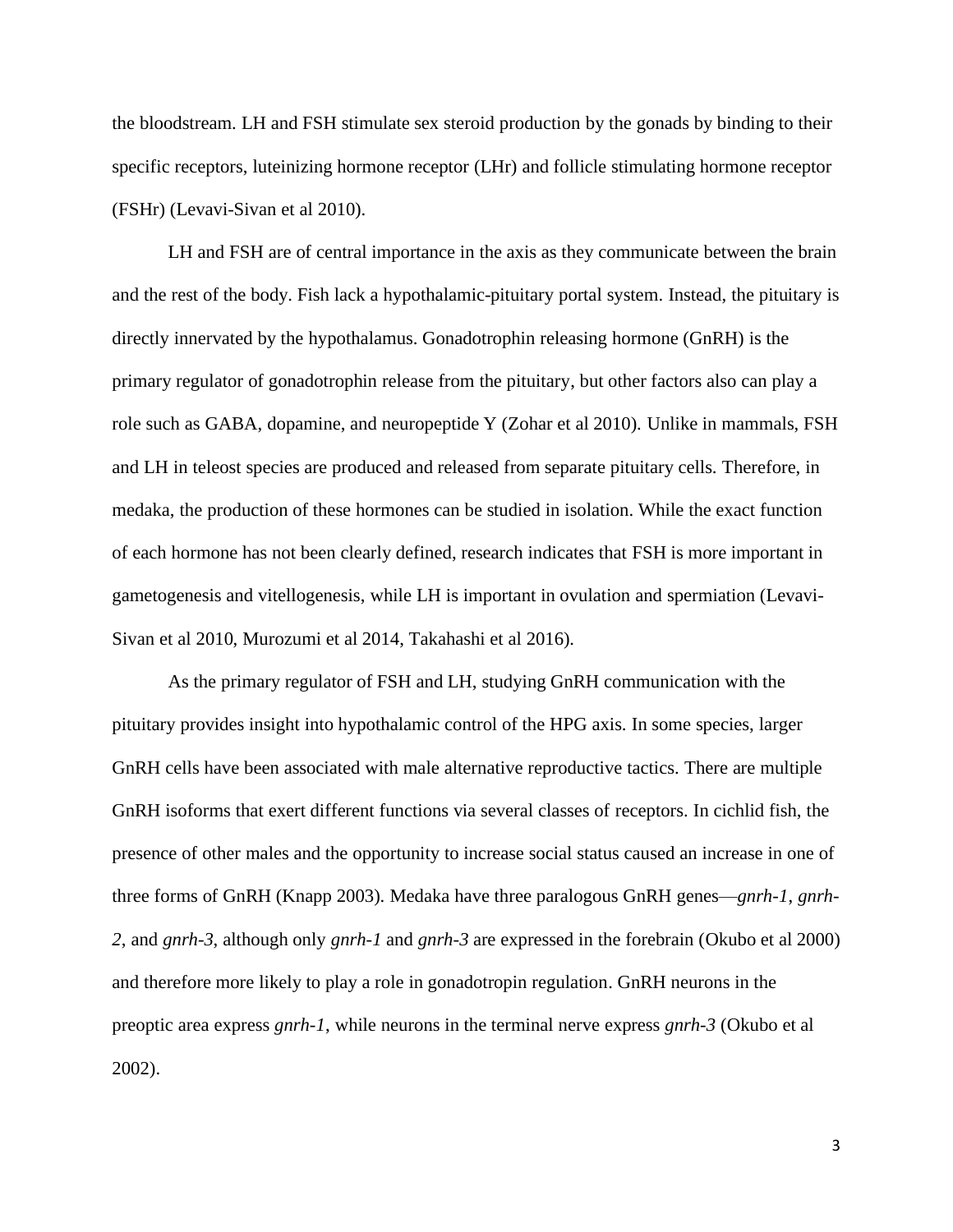#### *Arginine-Vasotocin*

Arginine-vasotocin (AVT) is a nonapeptide produced by neurons in the ventral hypothalamus and preoptic area (POA) in fish (Iwasaki et al. 2013). In medaka, AVT neurons originate in the ventral hypothalamus and the gigantocellular, magnocellular, and parvocellular POA and primarily project to the posterior pituitary. However, the AVT neurons in the three POA cell populations also send fibers into many other regions of the brain such as the telencephalon, mesencephalon and diencephalon (Kagawa et al 2016). Two AVT receptors (V1a1 and V1a2*)* are expressed in the brain, while a third (V2) is localized in the gills, heart, and kidney (Lema 2010). In addition to inducing antidiuretic effects in the kidney and regulating osmotic balance in teleosts, AVT mediates aggression and sociosexual behaviors in a variety of species (Knapp 2003, Lema 2010). It has also been linked to territorial behavior in a tropical damselfish and pair bonding in cichlid fish (Yokoi et al 2015). In some species, correlations between alternative male reproductive tactics and the size of AVT neurons in the preoptic area have been found, although the direction of relationship is species dependent (Knapp 2003). Yokoi et al (2015) found that *avt* and its receptor *vla2* are required for mate guarding behavior in male medaka using knockout fish, while *v1a1* is not. Expression of the AVT system in wildtype dominant and subordinate males has not yet been investigated.

#### *Transgenic Lines*

Transgenesis in medaka is achieved by injecting DNA into the cytoplasm of the 1-2 cell stage embryo. The embryos that stably integrate the DNA become transgenic founders (Wittbrodt et al 2002). At the Weltzien lab at the Norwegian University of Life Sciences (NMBU), several stable transgenic medaka lines have been developed. Two of these lines couple the expression of green florescent protein (*gfp*) to the *lhβ* promotor and red florescent protein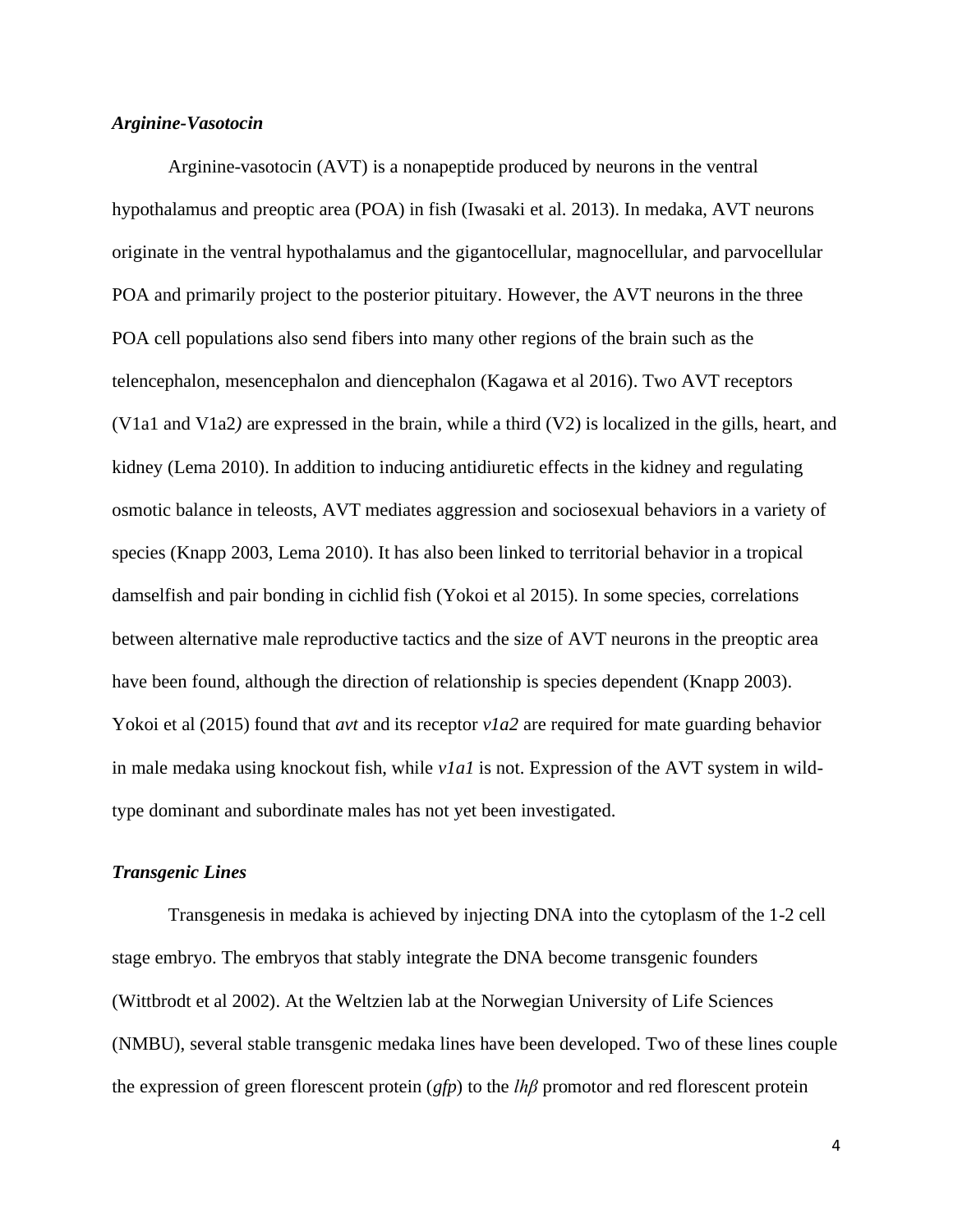(*rfp*) to the *fshβ* promotor. So, LH-producing cells will also produce GFP, and FSH-producing cells will also produce RFP (Fontaine et al 2019). While transgenic lines can be useful for cell counting and visualizing locations of cells, in this study, they are used only as a marker for paternity testing.

#### *Objectives*

Although medaka have been established as an exciting new model for studying mate guarding behavior, the physiological mechanisms that promote dominance or subordinance in males remain largely unexplored. As a model for fishes and vertebrates in general, this research is useful for understanding mate guarding, a behavior widely seen across the animal kingdom. It also has practical applications in fish, providing information about important behavior and endocrine factors to improve reproduction in captivity, an action that would progress both aquaculture and restoration efforts. This project investigates the success of the two reproductive strategies in male medaka. We hypothesize that these behaviors are linked to activity in the HPG axis and will therefore examine the relationship between reproductive strategy and reproductive endocrine factors.

The first specific objective was to identify dominant and subordinate fish using a behavioral assay, and then genotype embryos to determine paternity, and therefore male reproductive success. The second objective was to identify underlying mechanisms that drive the different mating behaviors. As central elements of the reproductive axis, LH and FSH are likely candidates for involvement in reproductive strategy determination. To determine their involvement, we compared LH and FSH gene expression and protein levels in the pituitaries of dominant and subordinate males using qPCR and ELISAs. Based on the known function of LH and FSH, we predicted that gonadotropin levels and transcription would be higher in the

5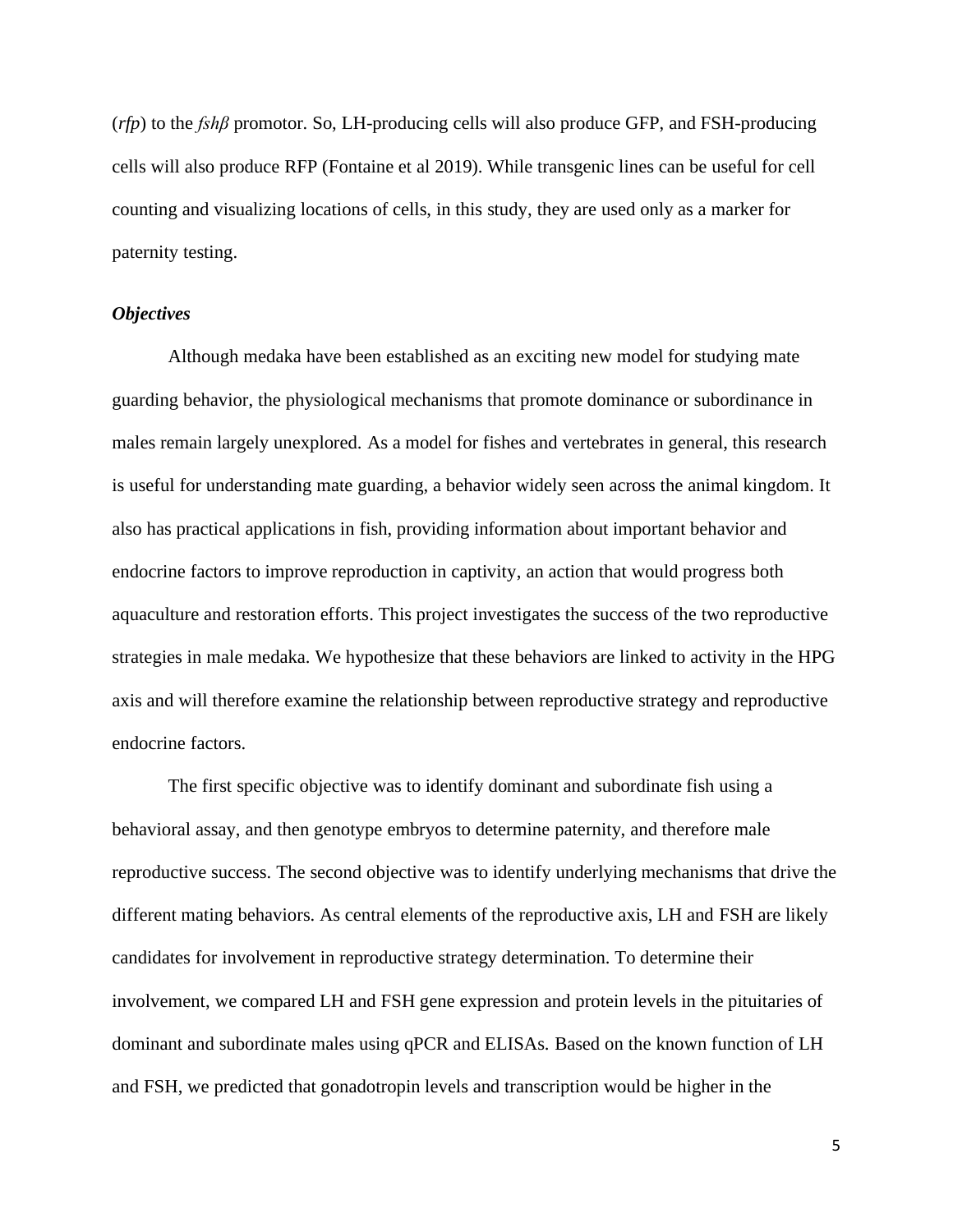dominant fish. We also used qPCR to analyze pituitary expression of three gonadotrophin releasing hormone receptors (*gnrhr1b, gnrhr2a, gnrhr2b)* and brain expression of *gnrh-1* and *gnrh-3* which stimulate the release of LH and FSH. After considering the pituitary gonadotropin level results, we predicted that gene expression of GnRH or its receptors would be downregulated in subordinate fish, preventing the release of LH from the pituitary. AVT and its receptors play a role in aggression and territorial behavior in some teleost species. To verify the results of a previous knockout study which suggests their involvement in medaka mate guarding behavior (Yokoi et al 2015), I analyzed expression of *avt*, *vlal*, and *vla2* in the brain of dominant and subordinate males using qPCR. We predicted that expression of *avt* and *v1a2* would be higher in dominant males.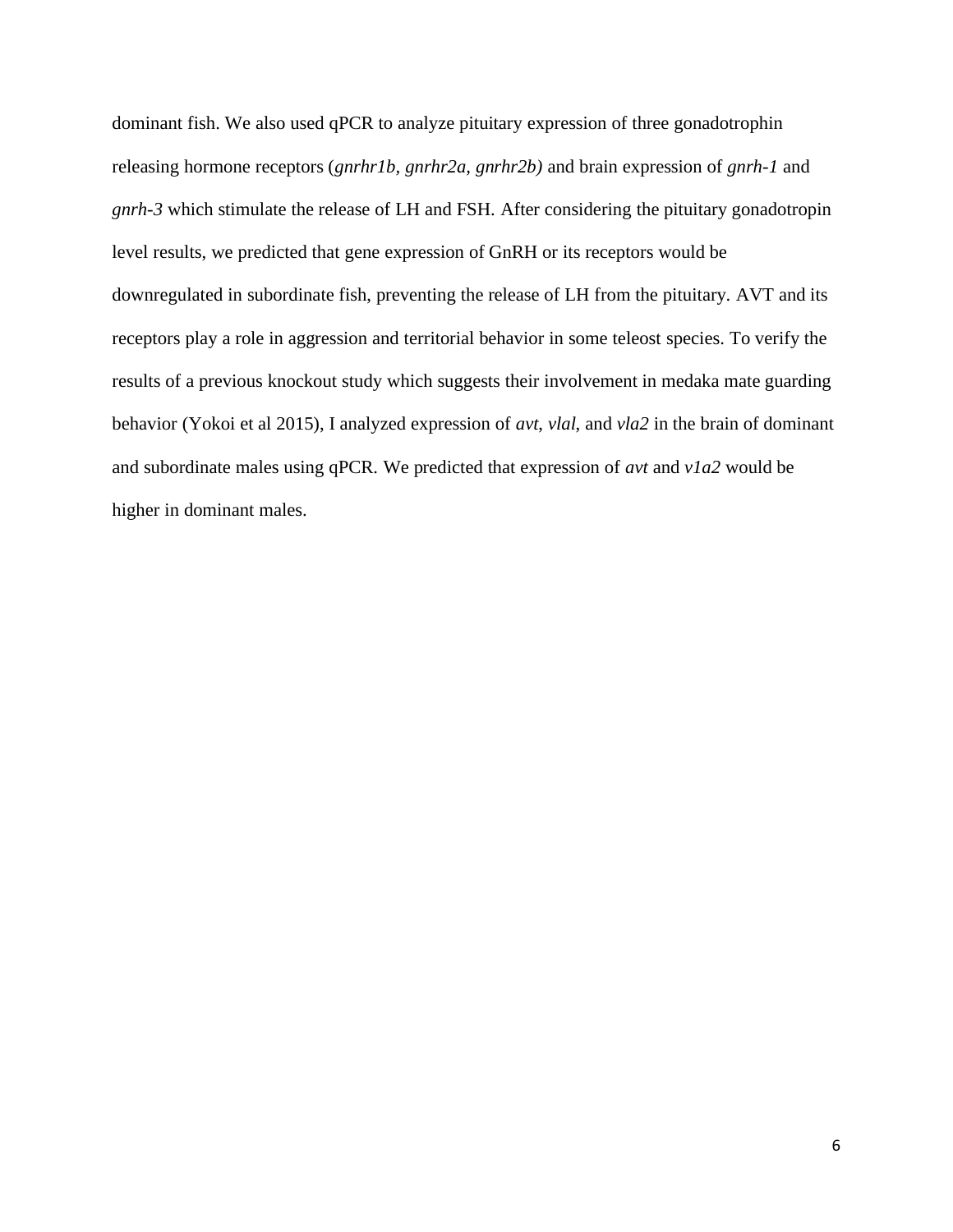# **MATERIALS AND METHODS**

#### *Animals*

Medaka were kept at the Weltzien lab at NMBU in Oslo, Norway. Adult fish were maintained in a recirculating system at 28°C on a 14-h light, 10-h dark cycle. They were fed three times daily with a combination of dry feed and live *Artemia salina*.

#### *Behavior Assay*

The behavior assay was completed at the Weltzien lab to determine dominant and subordinate males. Triads were formed with two male medaka and one female medaka cohoused in a 3-L tank. The males were distinguished by clipping the top or bottom corner of the tail fin of lightly anesthetized fish. We observed triads for 1-3 minutes each at three time points between 9 am and 12 pm for at least 5 days. The male exhibiting the dominant behavior, characterized as guarding the female and aggression toward the other male, was recorded. All observations were blind, without knowledge of the records from the previous time points. Males that exhibited dominant behavior at  $\geq 80\%$  of the last 10 time points were considered dominant, while males that exhibited dominant behavior  $\leq$ 20% of the 10 time points were labeled subordinate.

#### *Measuring Reproductive Success*

Reproductive success of dominant and subordinate males was measured using one male from each transgenic line (*lhβ:gfp* and *fshβ:rfp*) paired with wild type females to form triads (n=10). Only fertile males homozygous for the respective transgene were used. Following the behavior assay and determination of dominance and subordinance, we collected 20-21 embryos from 2-4 clutches and incubated them 1-5 days in petri dishes at 26°C. Embryo DNA was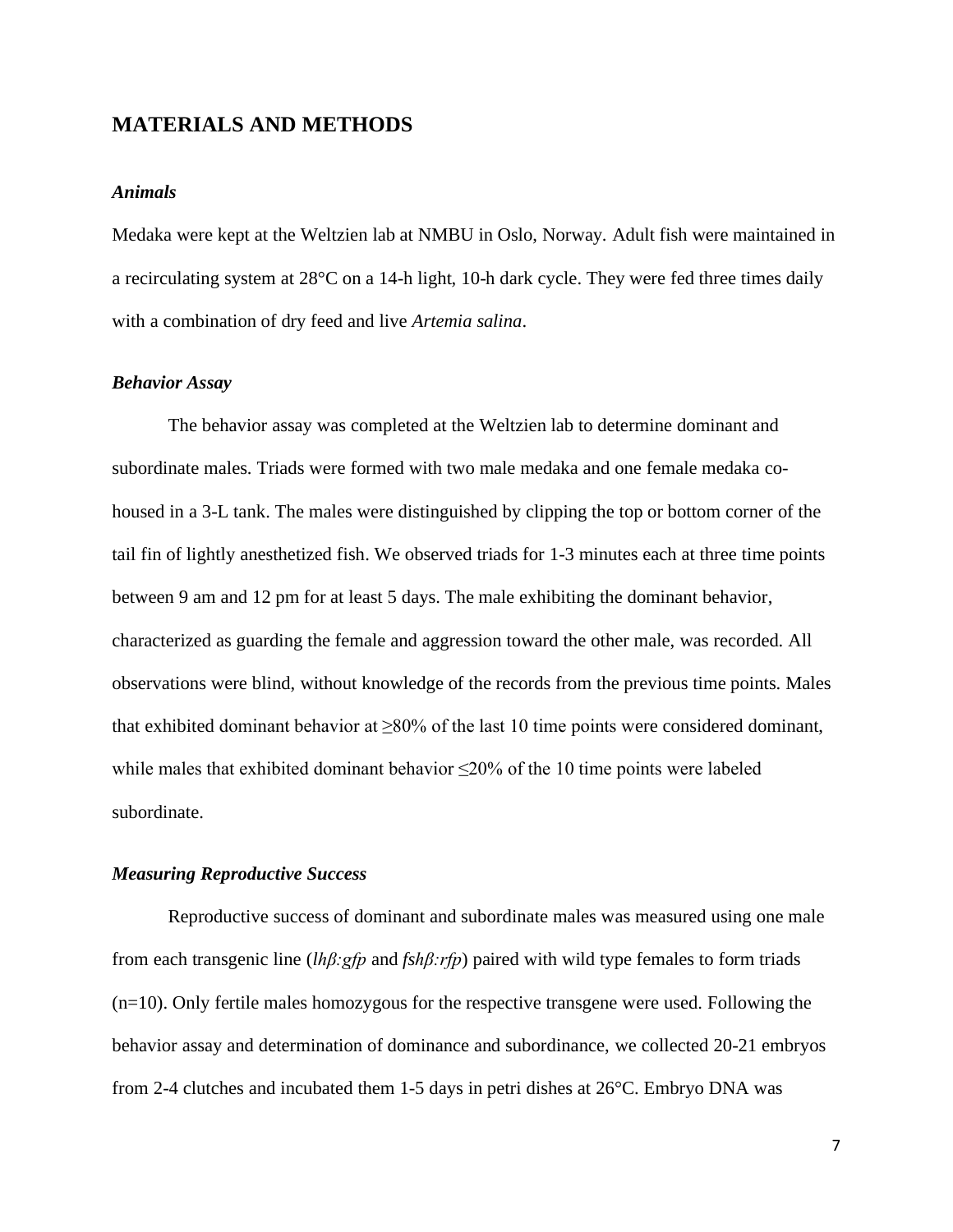amplified directly from the tissue using the Thermo Scientific Phire Animal Tissue Direct PCR kit. The embryos were genotyped individually for the transgenes using gel electrophoresis with 2% agarose gel to determine paternity. Sequences for the primers used in PCR are displayed in Table 1. Reproductive success was determined by comparing the percentage of eggs fertilized by dominant males verses subordinate males, and difference in fertilization rate was assessed using a two-sample t-test.

Table 1. Primer sequences for PCR genotyping.

| Target            | <b>Forward Sequence</b>                         | <b>Reverse Sequence</b>     |
|-------------------|-------------------------------------------------|-----------------------------|
| Gene <sup>T</sup> | $(5^{\circ} - 3^{\circ})$                       | $(5^{\circ} - 3^{\circ})$   |
| rfp               | <b>GTGTAGTCCTCGTTGTGGGA</b>                     | <b>AGTTCATGCGCTTCAAGGTG</b> |
| gfp               | TGGTGGAGATCCGCAGCGACAT   ATGGCGGTCTCGTGCTGCTCTA |                             |

#### *ELISAs*

Enzyme-linked immunosorbent assays (ELISAs) were used to quantify FSH and LH protein levels in the pituitaries of dominant and subordinate fish instead of plasma levels, as the size of the fish prevents adequate blood collection. Following the behavior assay using wild-type males, we collected the brains and pituitaries as a unit from the dominants and subordinates (n=34). Tissue samples were homogenized in PBST with 0.1% BSA. We performed competitive ELISAs developed and validated by Burow et al. for LH and FSH in medaka according to the protocol described by the developer to calculate the amount of hormone in ng/pituitary (Burow et al. 2019). The results were analyzed using a two-way ANOVA where reproductive strategy is one factor and the separate ELISA plates are another factor.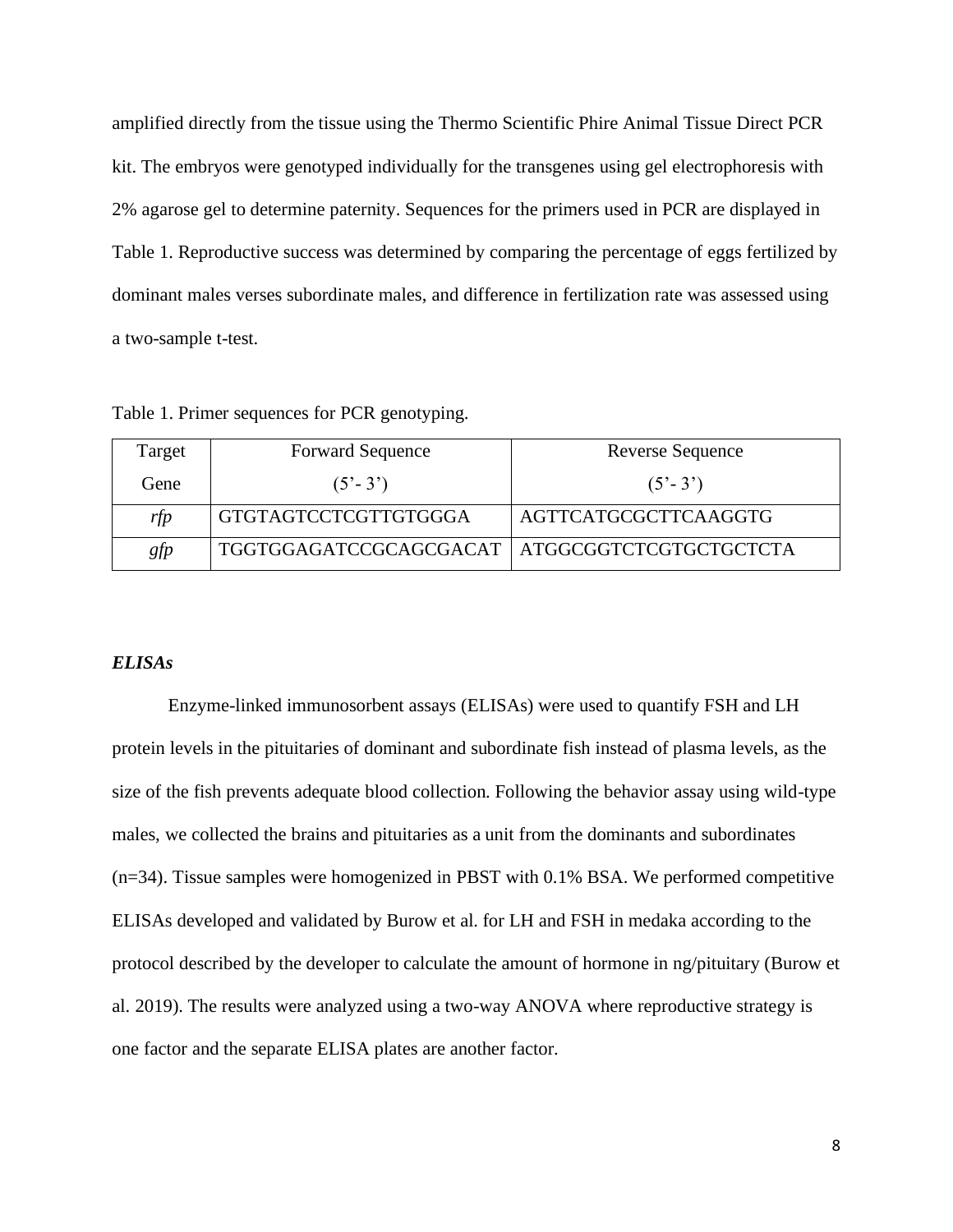#### *RNA extraction and cDNA synthesis*

Wild-type dominant and subordinate males  $(n=20)$  were dissected and brains and pituitaries were collected separately and stored in Trizol. Tissue was homogenized with lysing beads three times for 20 seconds at 4.0 m/s in an MP Biomedicals FastPrep-24 Instrument, and frozen at -80 °C. The samples were then shipped on dry ice from NMBU to the University of Mary Washington. We extracted RNA from the samples using the Zymo Research Direct-zol RNA Microprep kit for the pituitaries and the Direct-zol RNA Miniprep kit (Zymo Research, Irvine, CA) for the brains according to the manufacturer protocol. The RNA concentration was calculated from  $OD_{260}$  and purity was assessed by 260/280 and 260/230 ratios, measured using a Thermo Scientific Nanodrop 2000 spectrophotometer. We used a Thermo Scientific Maxima H Minus First Strand cDNA synthesis kit (Thermo Fisher, Waltham, MA) to reverse transcribe 60 ng of RNA per sample into cDNA according to the manufacturer protocol.

#### *qPCR*

We performed qPCR using  $1 \times$  Thermo Fisher SYBR Select Master Mix. Each cDNA sample was measured in triplicate with 1 μL of cDNA per 10 μL reaction in a Thermo Fisher Quantstudio 3 real-time PCR system. Standard curves made with pooled cDNA were included on each plate to determine efficiency. Efficiencies above 85 percent were accepted. The following genes were measured in the brain: *gnrh-1, gnrh-3, avt, v1a1, v1a2*. These genes were measured in the pituitary: *lhb, fshb, gnrhr1b, gnrhr2a, gnrhr2b*. The housekeeping genes *rpl7*, *18s*, and *gapdh* were measured and assessed for stability in each tissue using RefFinder (Burow et al 2019). Primer sequences for each gene used are displayed in Table 2. Data was normalized to *rpl7* in the pituitary and *gapdh* in the brain by subtracting the CT value for the housekeeping gene from the CT value for the target gene for each sample. Differences in gene expression were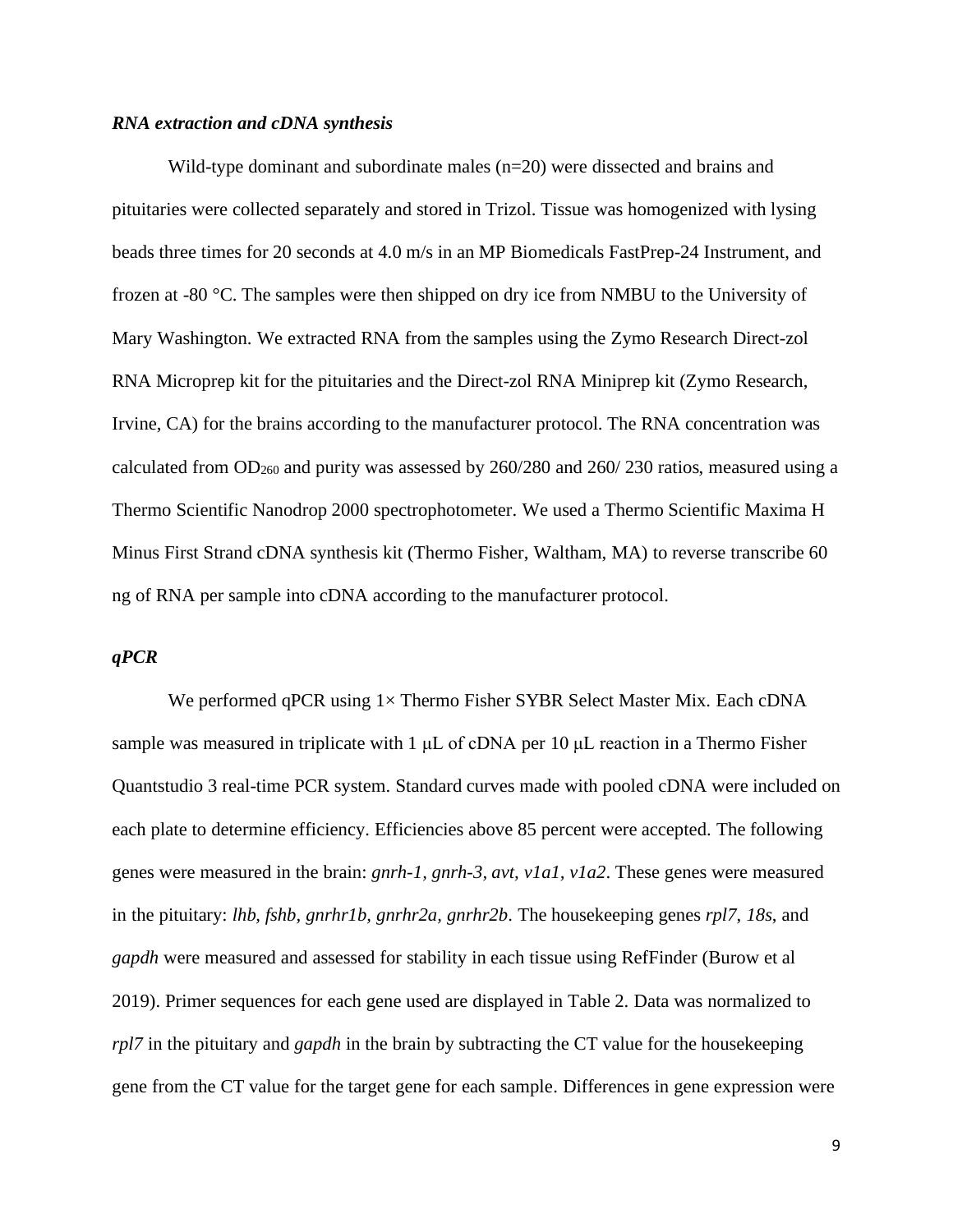calculated as normalized subordinate CT values minus normalized dominant CT values for each pair. Mean differences were evaluated using t-tests.

| Target   | <b>Forward Sequence</b>      | Reverse Sequence              |
|----------|------------------------------|-------------------------------|
| Gene     | $(5^{\circ} - 3^{\circ})$    | $(5'-3')$                     |
| lhb      | <b>CCACTGCCTTACCAAGGACC</b>  | AGGAAGCTCAAATGTCTTGTAG        |
| fshb     | GACGGTGCTACCATGAGGAT         | <b>TCCCCACTGCAGATCTTTTC</b>   |
| $gnrh-1$ | <b>GTGTCGCAGCTCTGTGTTC</b>   | <b>AGTATTTCAGTTCTCGCTTCCC</b> |
| $gnrh-3$ | GATGATGGGCACAGGAAGAGTG       | GGGCACTTGCATCTTCAGGA          |
| gnrhr1b  | <b>TCCTGCTACACATCCACCAG</b>  | GCCTTTGGGATGATGTCTGT          |
| gnrhr2a  | GGGCGATGAGTGTGATCCTC         | <b>CCCGAGTGGCACATTGAGT</b>    |
| gnrhr2b  | TTGAGATATCAAGCCGCATC         | <b>GAGTCCTCATCCGAGCTTTG</b>   |
| avt      | <b>CCGCCTGTTACATCCAGAACT</b> | <b>GGGCCACAAGACATGCACT</b>    |
| v1a1     | <b>GTGGGACCAGACCTTCTCC</b>   | TGTAGATCCAGGGGTTGCAG          |
| v1a2     | TGTGGTCTGTGTGGGATGAA         | TGTAAATCCACGGGTTGCAG          |
| rpl7     | TGCTTTGGTGGAGAAAGCTC         | TGGCAGGCTTGAAGTTCTTT          |
| 18s      | CCTGCGGCTTAATTTGACTC         | AACTAAGAACGGCCATGCAC          |
| gapdh    | <b>GCAAAGTCATCCCTGCTCTC</b>  | <b>CCACAGACACATCAGCCACT</b>   |

Table 2. Primer sequences for qPCR analysis.

# *Data analysis*

Fertilization rates, body masses, and lengths of dominant and subordinate males were compared using two sample t-tests. Effects of transgenic line and position of fin clip on fertilization rate were also tested by t-tests. Pituitary FSH and LH levels were compared using a two-way ANOVA with behavior and ELISA plate as factors. Difference in gene expression within each pair was calculated as normalized subordinate CT value minus normalized dominant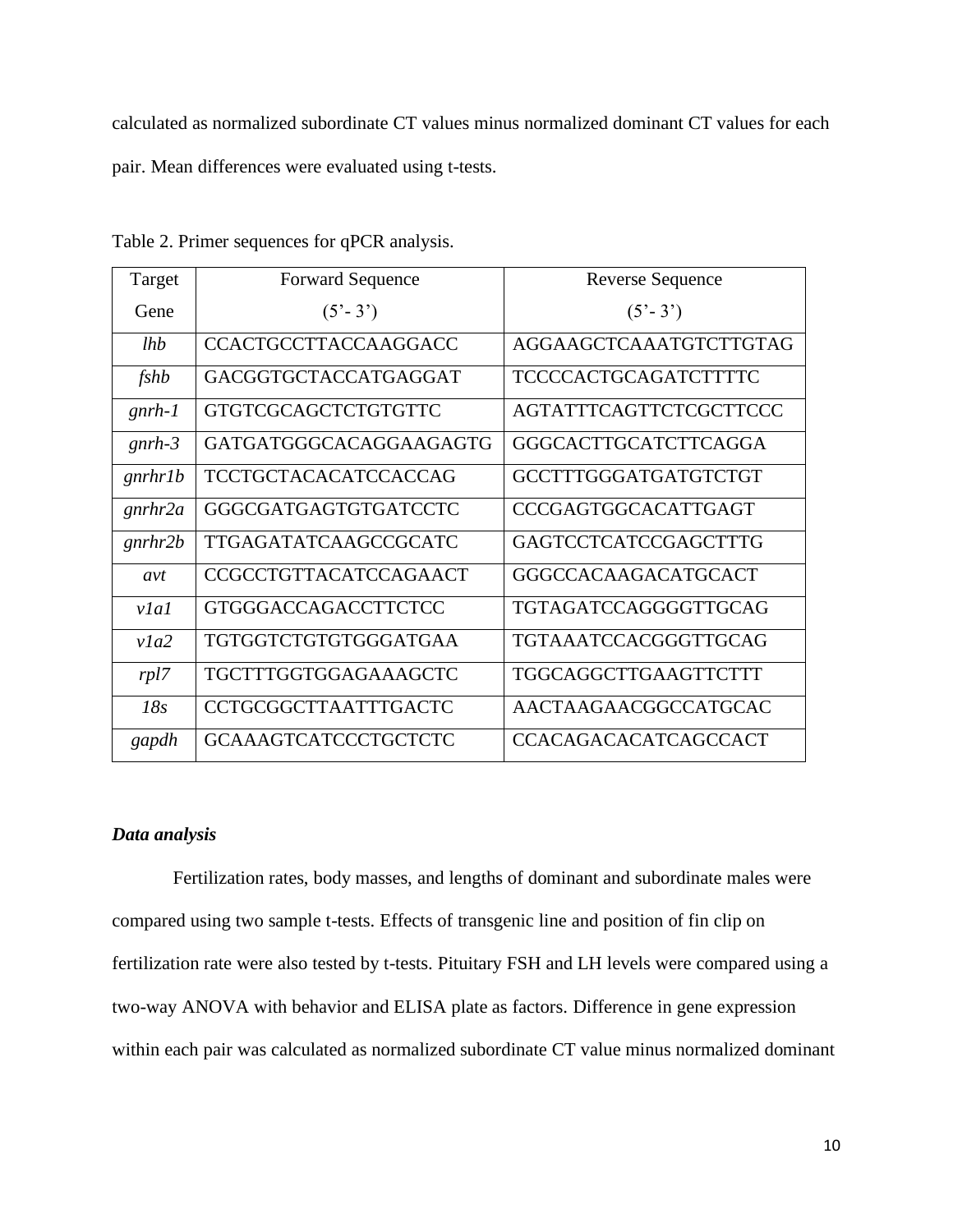CT value. T-tests were used to assess mean differences. The differences were considered significant if  $p \le 0.05$ .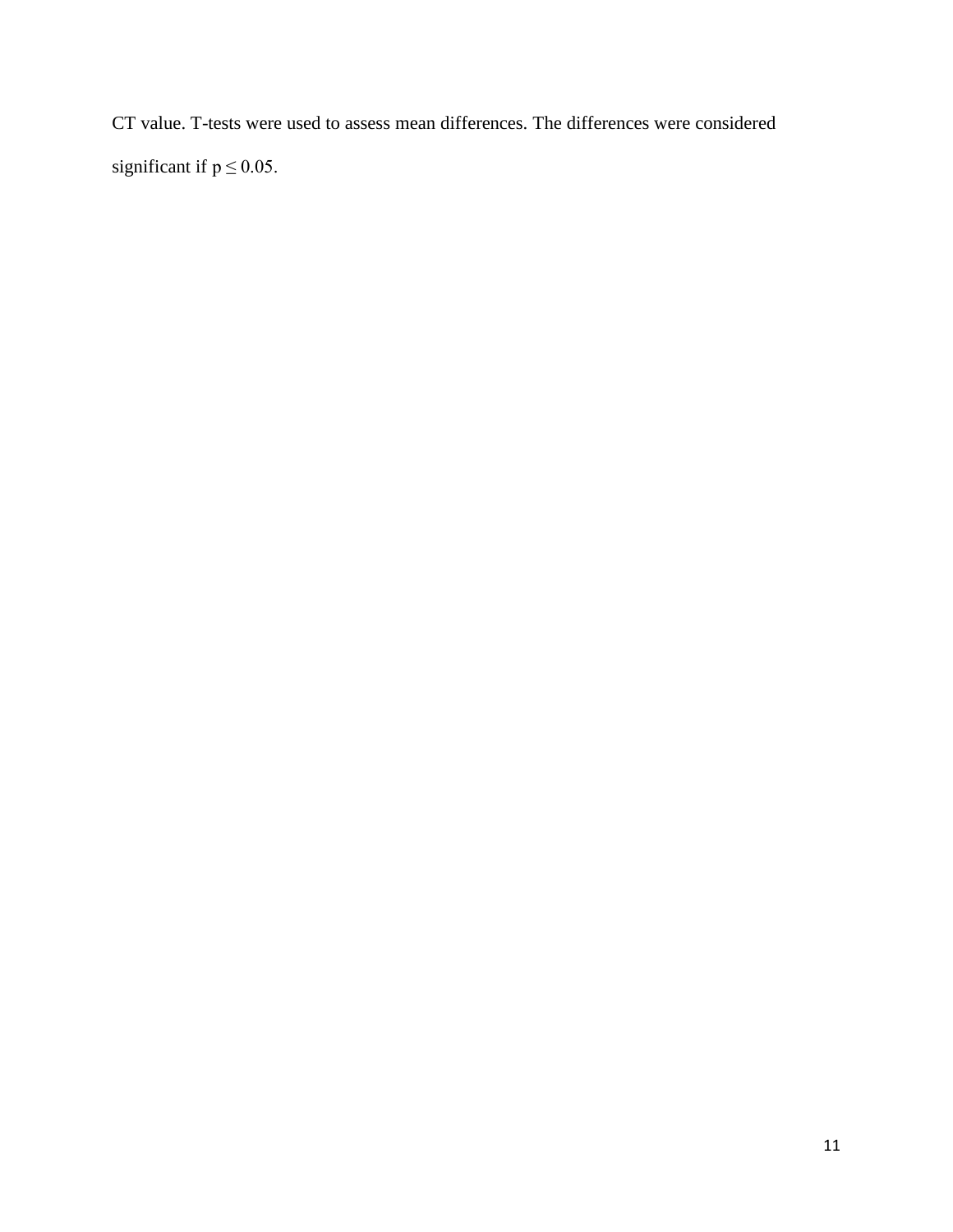# **RESULTS**

#### *Reproductive success*

Eggs from 10 triads composed of a wild-type female and males from different transgenic lines (*lhβ:gfp* and *fshβ:rfp*) were genotyped for the transgenes to determine paternity. The percentage of eggs fertilized by the subordinate and dominant fish was calculated as a measure of reproductive success (Figure 1). The subordinate fish fertilized on average 59%  $\pm$  11.7 (mean  $\pm$ SEM) of eggs while dominants fertilized 41%  $\pm$  11.7. The percentage of eggs fertilized by dominant and subordinate males did not significantly differ  $(t(18) = 2.1, p = 0.29)$ .



Figure 1. Effect of strategy on reproductive success. Fertilization rates of dominant and subordinate males (n =10) did not differ (p =0.29). The results are indicated as mean  $\pm$  SEM.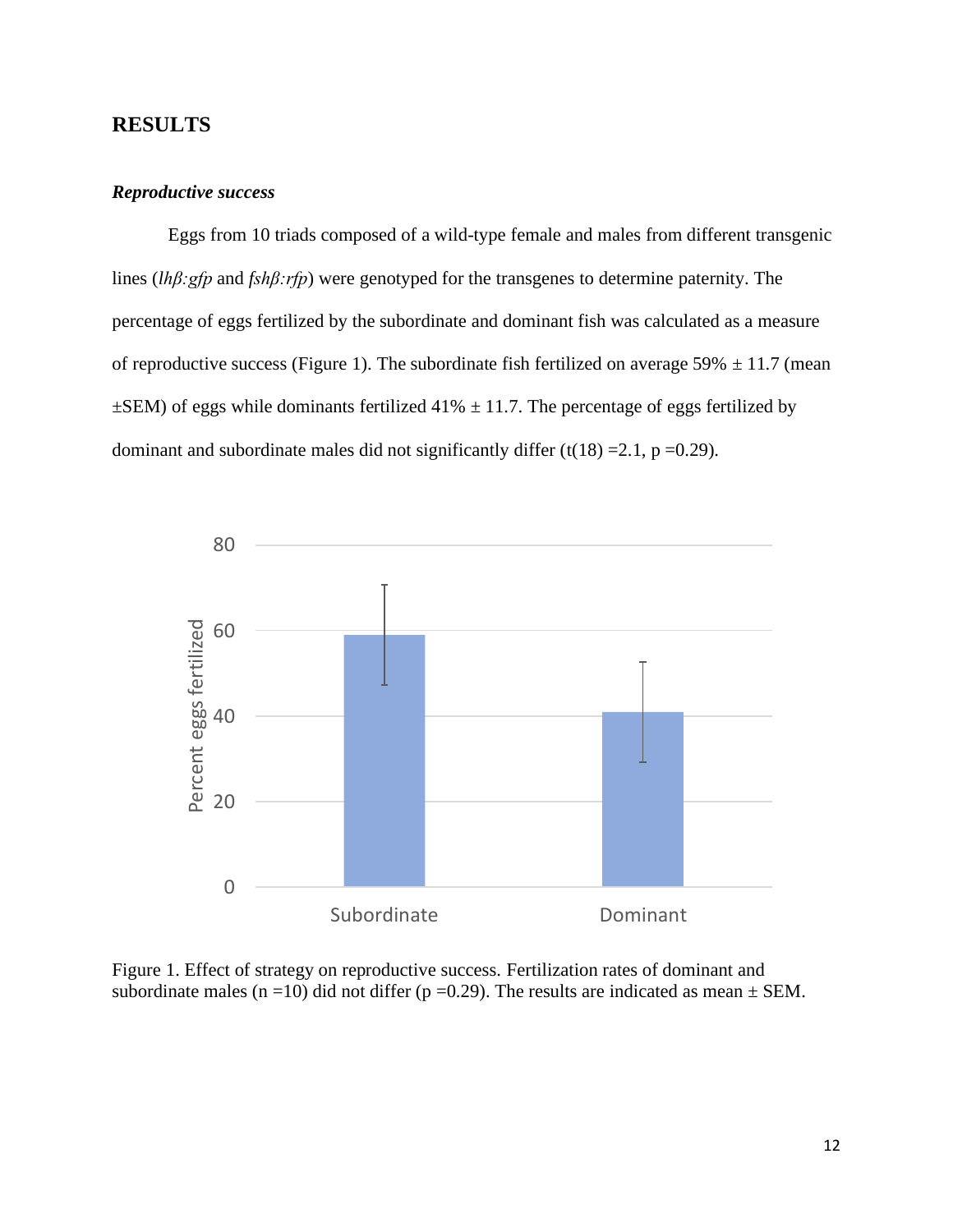Fertilization rate did not differ according to transgenic line  $(t(18) = 2.1, p=0.56)$  or position of fin clip (t(18) = 2.1, p=0.64), as determined by t-tests. Dominant and subordinate males also did not differ in mean body mass (t(57) = 2.0, p = 0.09) or length (t(57) = 2.0, p = 0.58).

#### *Pituitary gonadotropin levels*

Wild-type males from 34 triads were used for measurement of FSH  $(n=15)$  and LH (n=19) by ELISA (Figure 2). Mean LH levels were significantly higher in subordinate males (17.4 *±*2.55 ng/pituitary; mean *±* SEM) than in dominants (12.4 *±*2.04 ng/pituitary). Mean FSH levels did not differ between dominant males (150 *±*31.2 ng/pituitary) and subordinates (201 *±*61.4 ng/pituitary). Comparison of gonadotropin levels within pairs shows that LH levels were higher in the subordinate in 14/19 triads, whereas FSH levels were higher in the subordinate in 9/15 triads and the males in two triads had equivalent FSH levels.



Figure 2. Pituitary gonadotropin levels (mean  $\pm$  SEM) measured by ELISA. FSH levels (n=15) did not differ, but LH (n=19) was significantly higher in subordinate males (ANOVA, p= $0.047$ ).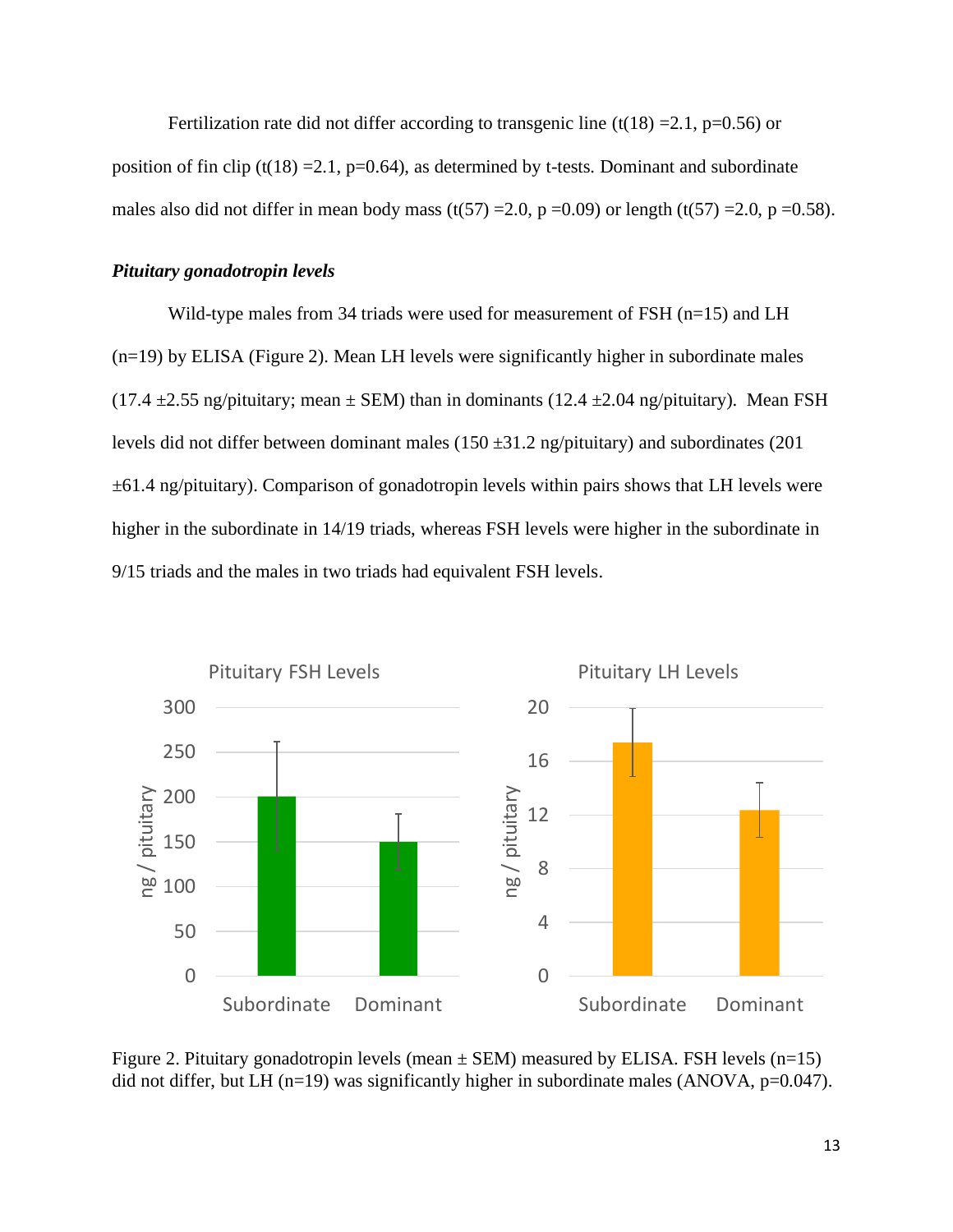# *Gene expression*

Males from 12 triads were used for qPCR analysis in the brain and pituitary, although one pair was excluded for the genes encoding pituitary receptors due to undetermined values that did not cross the CT threshold. Differences in gene expression between dominants and subordinates are expressed according to dominant/subordinate pair in Figure 3 and Figure 4. Mean differences between dominants and subordinates were not significant for any gene (p>0.05). However, dominant fish had higher *lhb* expression in 8/12 triads, *v1a1* expression in 7/12 triads, and *v1a2* expression in 8/12 triads. Subordinate fish had higher *fshb* expression in 9/12 triads and *avt* expression in 8/12 triads. They also had higher *gnrh-1* and *gnrh-3* expression in 6/12 triads, higher *gnrhr1b* expression in 5/11 triads, and *gnrhr2a* and *gnrhr2b* expression in 6/11 triads.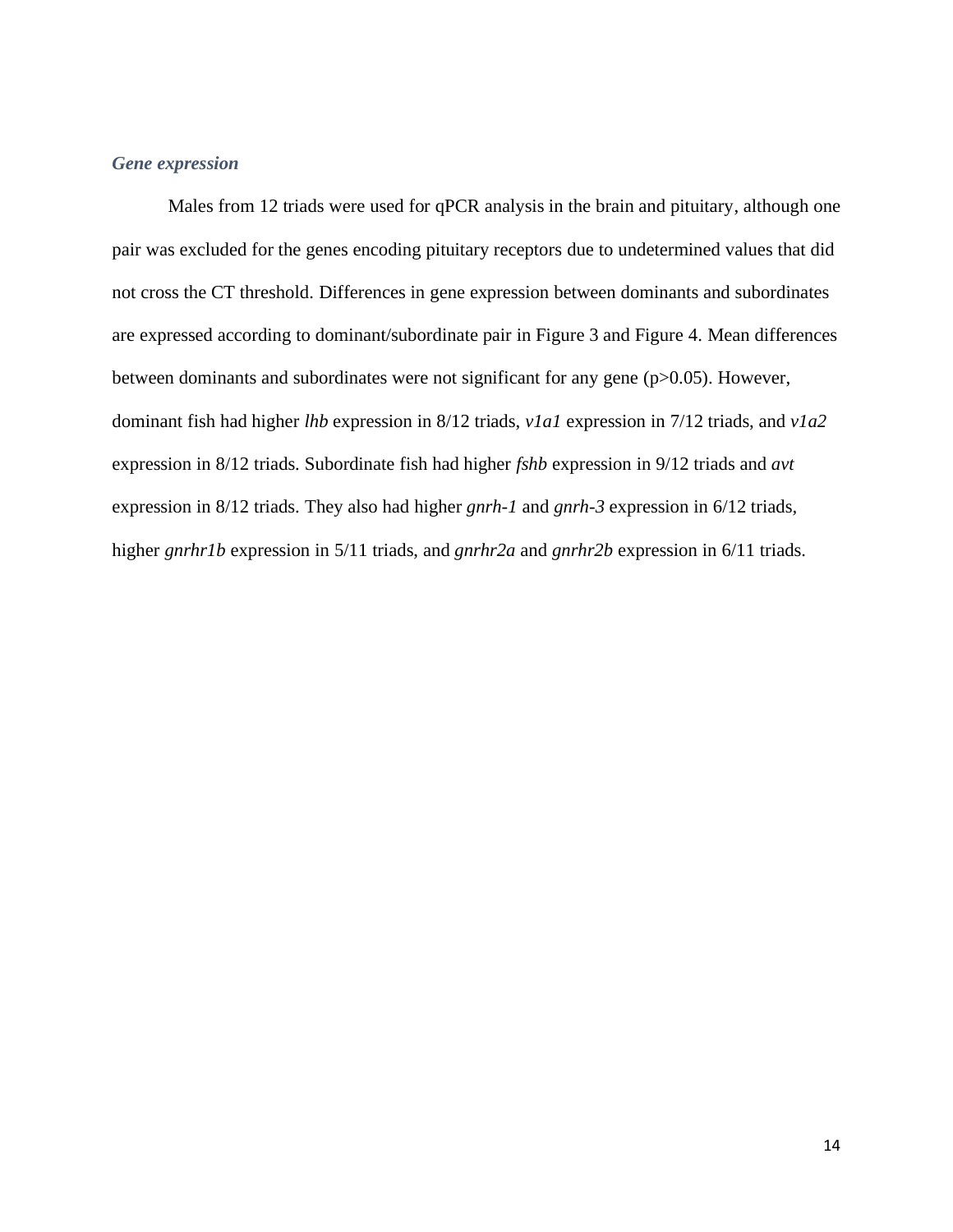

Figure 3. Differences in normalized CT values between dominants and subordinates. Positive values represent higher transcript levels in the dominant male. Negative values represent higher transcript levels in the subordinate male. Dominant fish had higher *lhb* expression in 8/12 triads while subordinate fish had higher *fshb* expression in 9/12 triads. *Gnrh-1* and *gnrh-3* were higher in dominant and subordinate fish each in 6/12 triads.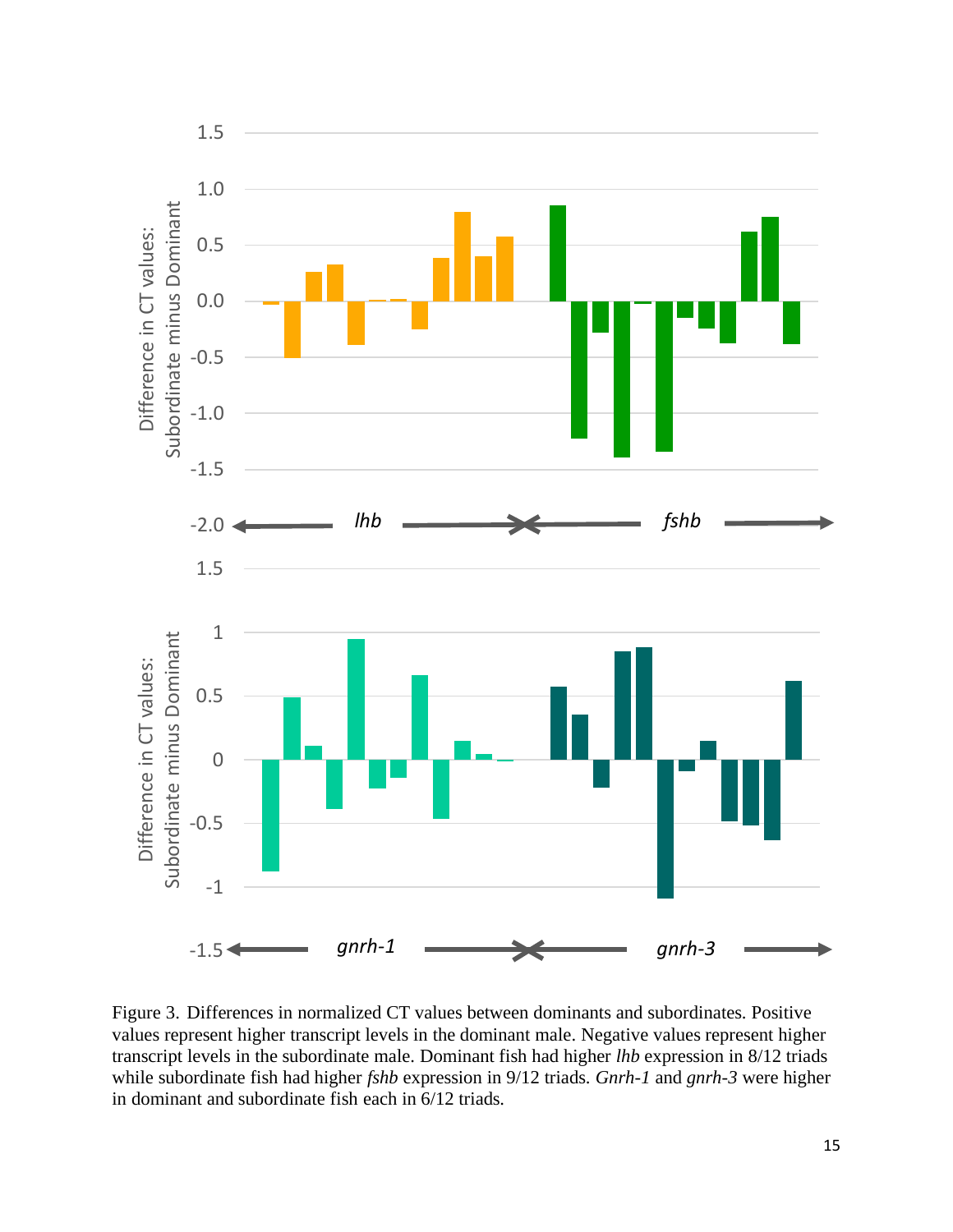

Figure 4. Differences in normalized CT values between dominants and subordinates. Positive values represent higher transcript levels in the dominant male. Negative values represent higher transcript levels in the subordinate male. Dominant fish had greater *gnrhr1b* expression in 6/11 triads and greater *gnrhr2a* and *gnrhr2b* expression in 5/11 triads. Subordinate fish had greater *avt* expression in 8/12 triads. Dominants has greater *v1a1* expression in 7/12 triads and greater *v1a2* expression in 8/12 triads.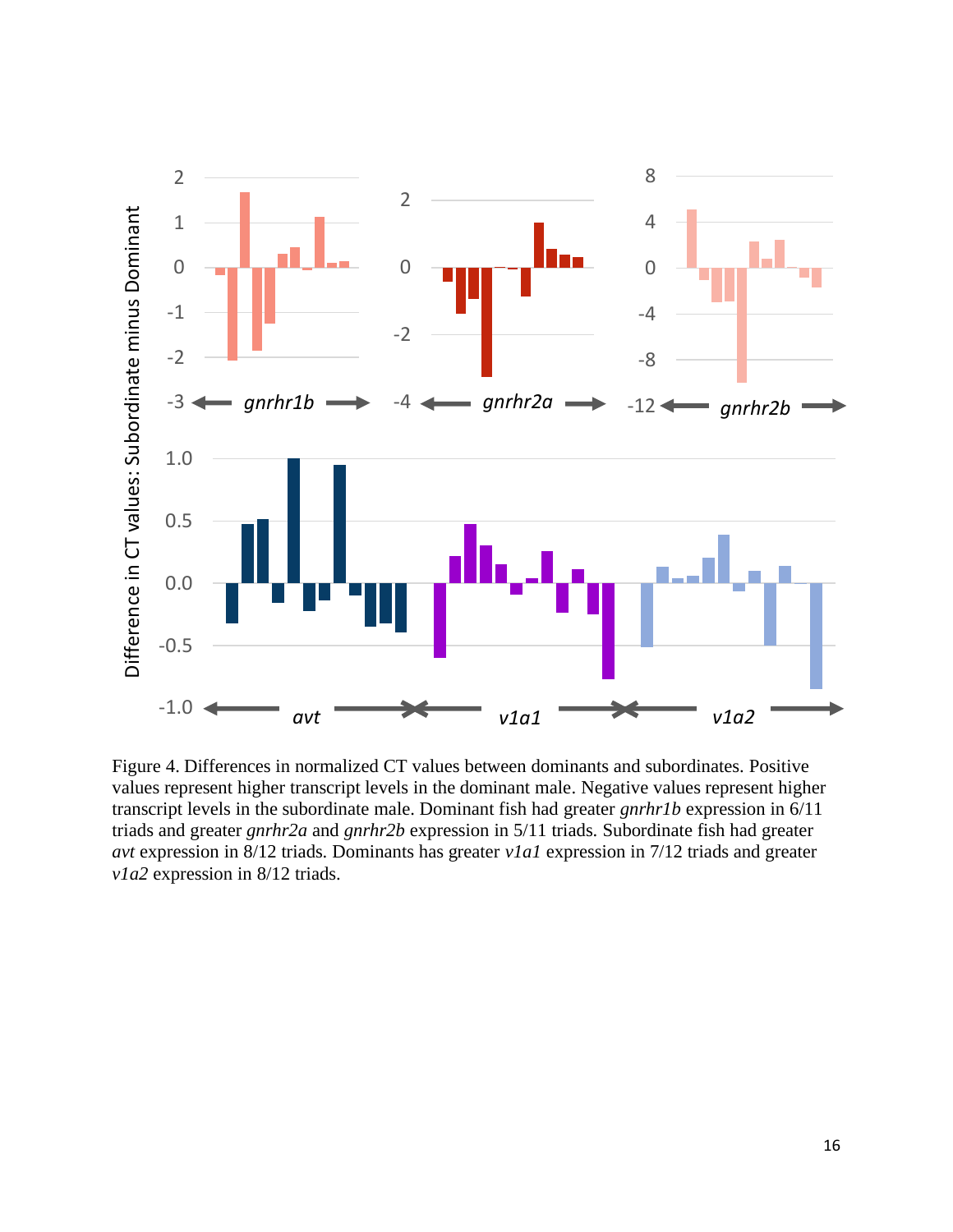#### **DISCUSSION**

The similar fertilization rate between dominant and subordinate males (Figure 1) indicates that subordinate fish are finding a way to fertilize eggs, not with only moderate success, but with equal success as the dominant fish. This is surprising, given that dominant fish appear to use more energy to chase the female and fight off the opposing male. These results also contradict prior findings by Yokoi et al (2015) who reported that dominant males fertilize over 93% of eggs. Our results also imply that subordinate fish may be using sneaker tactics to bypass dominant males. Sneaker males in other species are often smaller and may be perceived as less of a threat or facilitate escape from the dominant male's notice (Aubin-Horth and Dodson 2007). However, any sneaker male strategy potentially used by these subordinate fish does not appear to involve size since neither mean body mass nor length significantly differed between the dominant and subordinate fish.

To investigate how these behaviors are linked to activity in the reproductive endocrine axis, we quantified pituitary levels of LH and FSH in dominant and subordinate males. These gonadotropins are central to the HPG axis function, acting as the signal between the brain and the gonads. Since medaka do not have enough blood to accurately measure circulating levels, we measured levels in the pituitary, where LH and FSH are synthesized, as an indicator of gonadotropins in the system. While FSH did not differ between the groups, LH was unexpectedly higher in subordinate males. It makes sense that LH would vary in these adult males since FSH is thought to be more important for earlier processes like gametogenesis, while LH is more important in spermiation (Levavi-Sivan et al 2010, Murozumi et al 2014, Takahashi et al 2016). However, we did not expect the subordinate males to have higher LH. This indicates that either LH production was stimulated in subordinate fish, or alternatively that its pituitary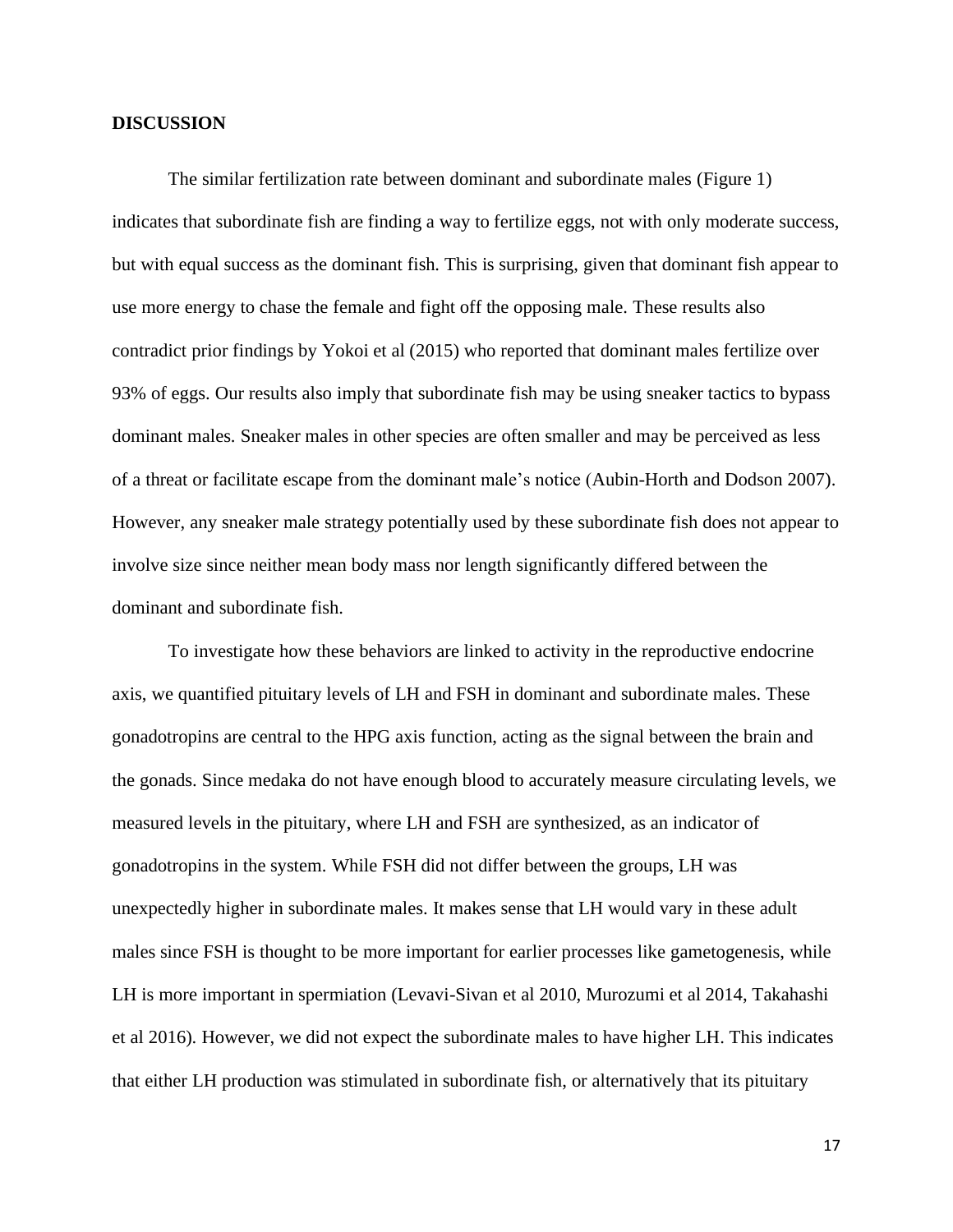release was inhibited, in which case measuring pituitary levels is not a good indicator of circulating levels.

To investigate these opposing explanations, we measured expression of genes encoding LH and FSH in the pituitary to determine whether increased pituitary LH could be attributed to increased transcription. We also measured transcription of the genes encoding GnRH and its receptors, as it is the primary player controlling gonadotropin release, and AVT and its receptors, since *avt* and *v1a2* were previously found to be essential for mate guarding behavior in knockout fish (Yokoi et al 2015). Mean differences between dominant and subordinate males were not significant for any gene, so we examined pairs for emerging trends. Dominant fish expressed higher *lhb* in 8/12 tanks (Figure 3), indicating that LH production is not stimulated in subordinates, and instead, the higher pituitary LH seen in subordinate males may be due to an inhibition of its release from the pituitary.

Dominant fish had lower *avt* expression than subordinates in 8/12 tanks, but higher *v1a1* expression in 7/12 tanks and *v1a2* expression in 8/12 tanks (Figure 4). While these results are not consistent with the findings of Yokoi et al (2015), it is still possible that AVT in a specific area of the brain is important for mate guarding behavior. We measured expression of the whole brain and as AVT neurons are located in both the ventral hypothalamus and preoptic area and project to receptors throughout the brain (Kagawa et al 2016), differences in expression in one essential area may not be evident when measuring expression in the brain as a whole.

In addition to nonsignificant mean differences, relative *gnrh-1* and *gnrh-3* expression was also evenly split according to pairs, both with higher expression in the dominant fish in 6/12 tanks (Figure 3). Expression of the three GnRH receptors was nearly as evenly split (Figure 4), indicating that the possible inhibition of LH release is not due to a downregulation of expression

18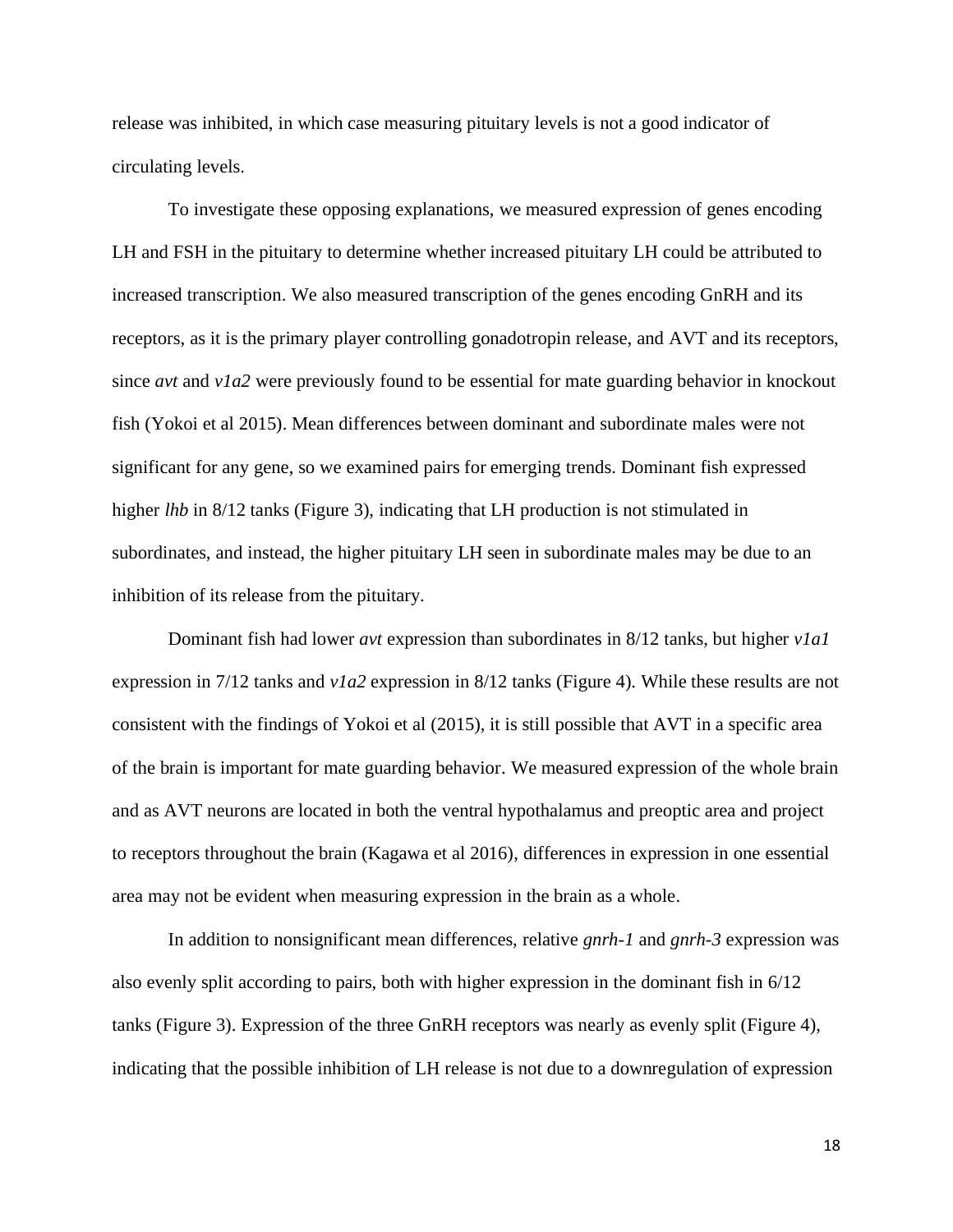of GnRH or its receptors in the pituitary. Further studies are needed to determine the mechanism by which LH release may be inhibited. Although GnRH expression was also measured using whole brains, this has not changed our interpretation since *gnrh-1* is only expressed in the preoptic area, *gnrh-3* is only expressed in the terminal nerve (Okubo et al 2002), and the GnRH receptors were measured only in the pituitary.

Another player in the HPG axis that could explain the inhibition of LH is sex steroids. While in mammals, sex steroids generally exert negative feedback on both the pituitary and the hypothalamus (Sheckter 1989, Michopoulos et al 2009), in fish, their effect varies according to species. Estrogens have negative effects on the pituitary and hypothalamus in goldfish, as treatment with anti-estrogens increased serum gonadotropin levels (Billard and Peter 1977). Testosterone treatment had a positive effect on the HPG axis in rainbow trout, increasing pituitary and plasma gonadotropin levels. This effect was augmented when combined with a GnRH analogue (Crim and Evans 1983). Estradiol (E2) treatment has both positive and negative effects in female tilapia depending on the dose. Low doses of E2 increased FSH release and transcription of the genes encoding GnRH receptors. High doses of E2 decreased transcription of gonadotropin genes as well as gonadotropin release (Levavi-Sivan 2006). In medaka, estradiol and testosterone treatment increase the number of LH and FSH cells in males. Treatment with the non-aromatizable 11-ketotestosterone did not have this effect, suggesting that testosterone is aromatizatized into estradiol to promote proliferation of both gonadotrope cell types in male medaka (Fontaine et al 2020). The direct feedback effect of sex steroids on LH and FSH levels as well as any effect via GnRH and gonadotrope cell proliferation remains to be investigated in medaka.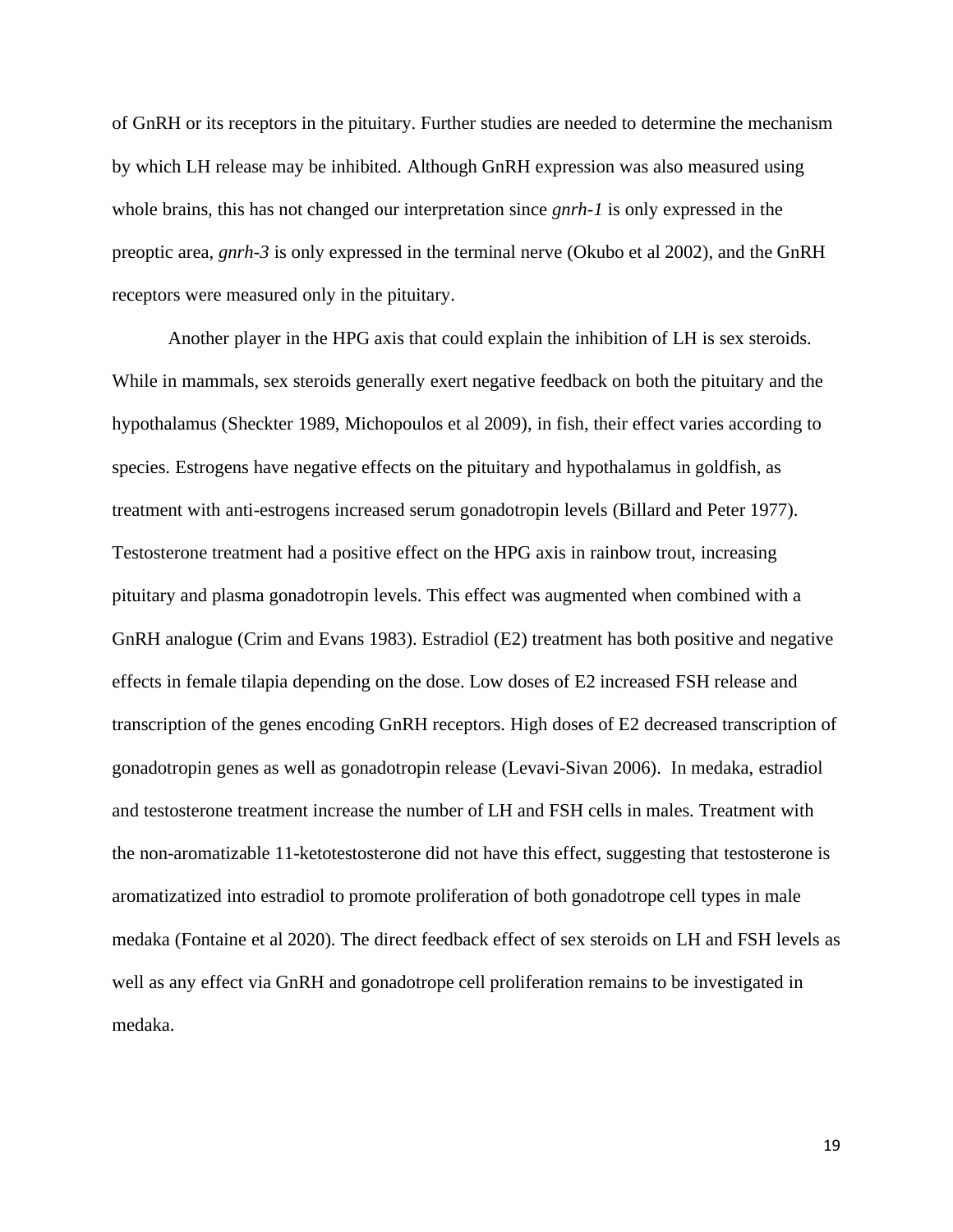The similar fertilization rate of dominant and subordinate males is most important finding of this research, as it indicates that subordinance is a viable reproductive strategy. Future studies should investigate potential sneaker tactics and the role of female choice to determine how subordinate males fertilize eggs with equal success as the dominant males. Subordinates having higher pituitary LH levels is also an important finding. Future studies should measure the sex steroids in dominant and subordinate males to determine what role they may play in mate guarding behavior, as well as in feedback on the pituitary.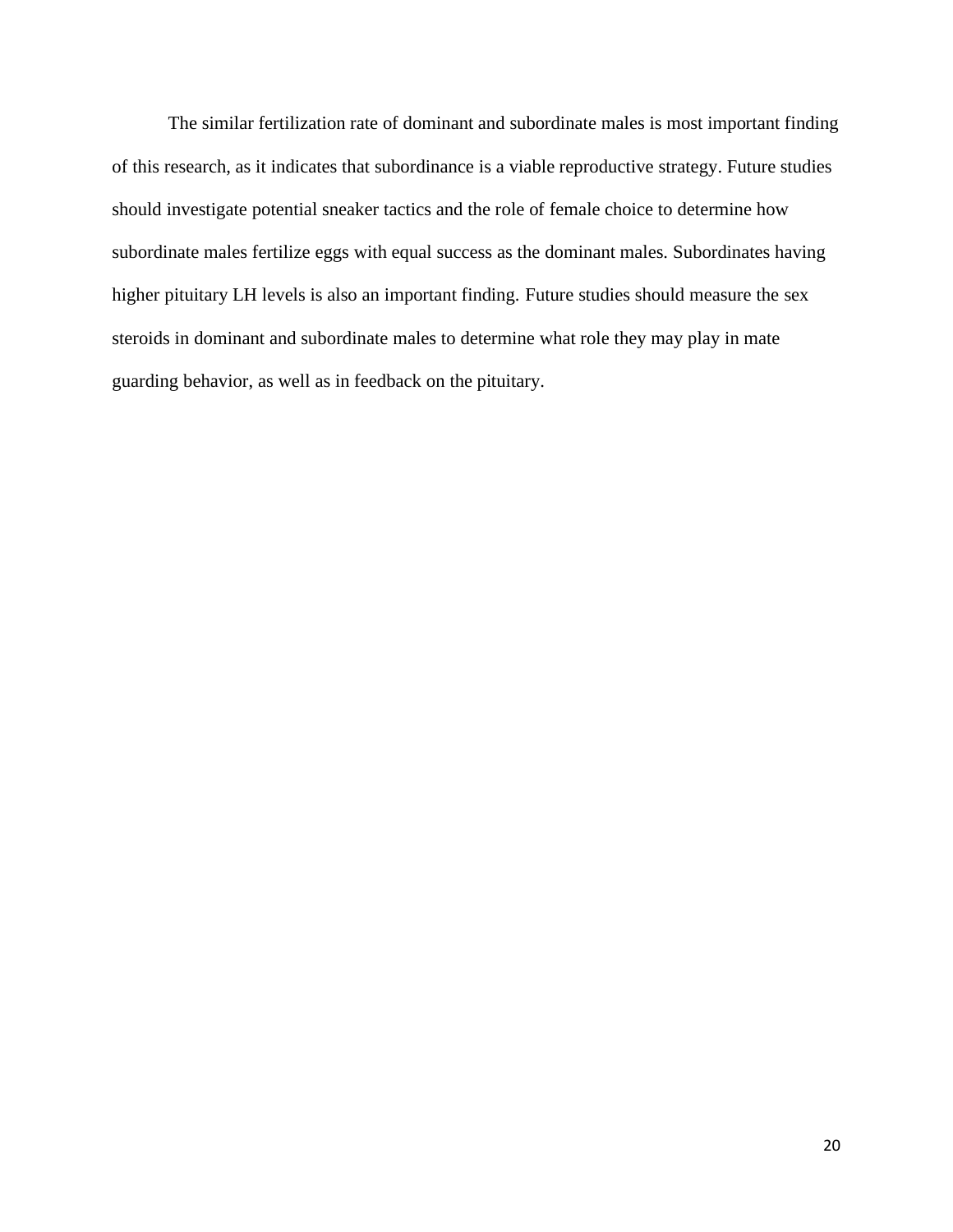#### **LITERATURE CITED**

- Aubin-Horth N and Dodson JJ. 2007. Influence of individual body size and variable thresholds on the incidence of a sneaker male reproductive tactic in atlantic salmon. Evolution 58(1):136-144.
- Billard R, Peter RE. 1977. Gonadotropin release after implantation of anti-estrogens in the pituitary and hypothalamus of goldfish, *Carassius auratus*. General and Comparative Endocrinology. 32(2):213-20.
- Burow S, Fontaine R, von Krogh K, Mayer I, Nourizadeh-Lillabadi R, Hollander-Cohen L, Cohen Y, Shpilman M, Levavi-Sivan B, Weltzien FA. 2019. Medaka follicle-stimulating hormone (FSH) and luteinizing hormone (LH): Developmental profiles of pituitary protein and gene expression levels. General and Comparative Endocrinology. 272:93- 108.
- Burow S, Fontaine R, von Krogh K, Mayer I, Nourizadeh-Lillabadi R, Hollander-Cohen L, Cohen Y, Shpilman M, Levavi-Sivan B, Weltzien FA. 2019. Establishment of specific enzyme-linked immunosorbent assay (ELISA) for measuring Fsh and Lh levels in medaka (*Oryzias latipes*), using recombinant gonadotropins. MethodsX, 6:1473-1479.
- Crim LW, Evans DM. 1983. Influence of testosterone and/or luteinizing hormone releasing hormone analogue on precocious sexual development in the juvenile rainbow trout. Biology of Reproduction. 29(1):137-42.
- Fontaine R, Ager-Wick E, Hodne K, Weltzien FA. 2019. Plasticity of Lh cells caused by cell proliferation and recruitment of existing cells. Journal of Endocrinology. 240(2):361-377.
- Fontaine R, Ager-Wick E, Hodne K, Weltzien FA. 2020. Plasticity in medaka gonadotropes via cell proliferation and phenotypic conversion. Journal of Endocrinology. 245(1):21–37.
- Hoi H, Tost H, Griggio M. 2011. The effect of breeding density and male quality on paternityassurance behaviours in the house sparrow, *Passer domesticus*. Journal of Ethology. 29:31-38.
- Iwasaki K, Taguchi M, Bonkowsky JL, Kuwada JY. 2013. Expression of arginine vasotocin receptors in the developing zebrafish CNS. Gene Expression Patterns. 13(8):335–342.
- Kagawa N, Honda A, Zenno A, Omoto R, Imanaka S, Takehana Y, Naruse K. 2016. Arginine vasotocin neuronal development and its projection in the adult brain of the medaka. Neuroscience Letters. 613:47-53.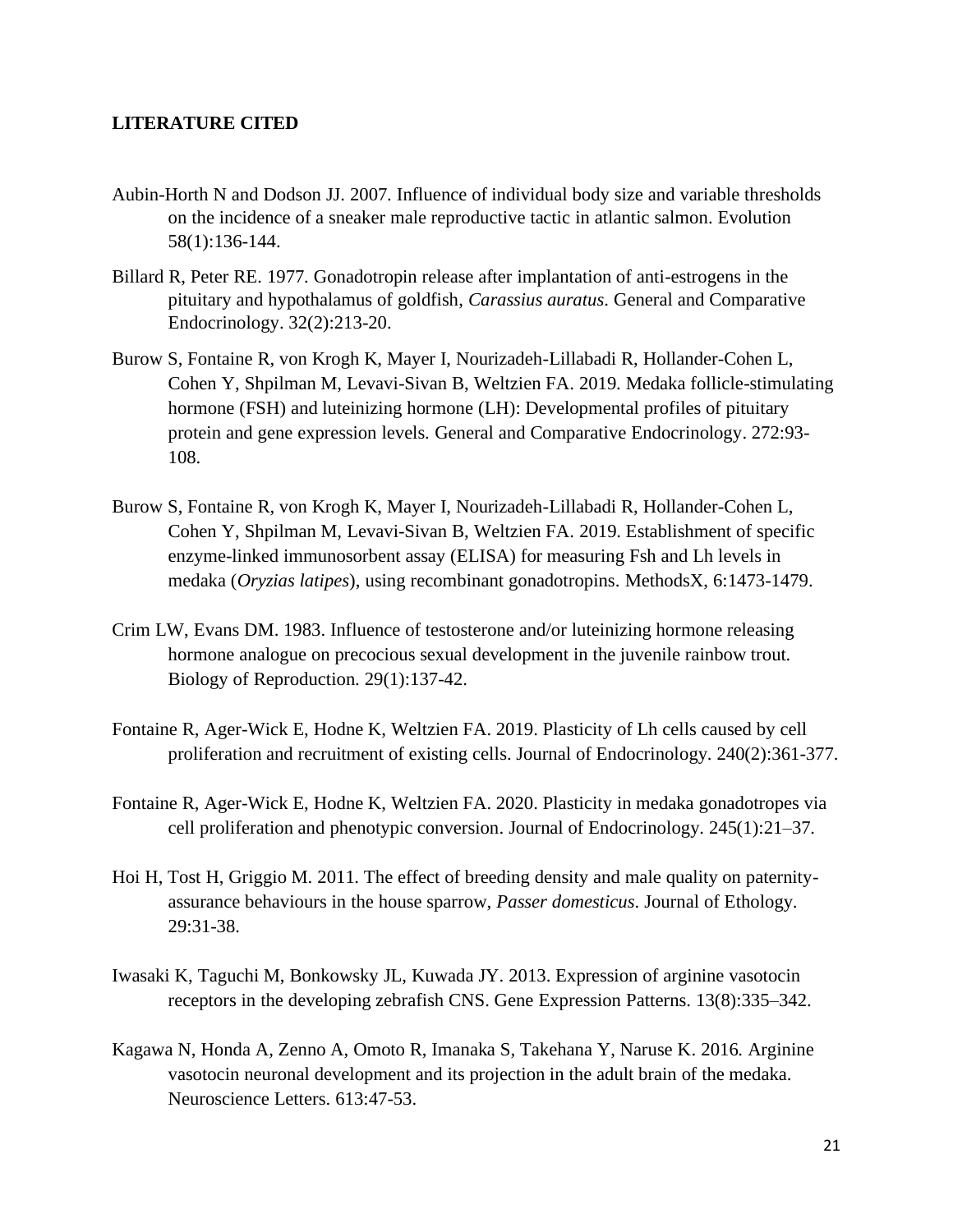- Kirchmaier S, Naruse K, Wittbrodt J, Loosli F. 2015. The genomic and genetic toolbox of the teleost medaka (*Oryzias latipes*). Genetics. 199(4):905-18.
- Knapp R. 2003. Endocrine mediation of vertebrate male alternative reproductive tactics: The next generation of studies. Integrative and Comparative Biology. 43(5):658–668.
- Lema SC. 2010. Identification of multiple vasotocin receptor cDNAs in teleost fish: Sequences, phylogenetic analysis, sites of expression, and regulation in the hypothalamus and gill in response to hyperosmotic challenge. Molecular and Cellular Endocrinology. 321(2):215- 230.
- Levavi-Sivan B, Biran J, Fireman E. 2006. Sex steroids are involved in the regulation of gonadotropin-releasing hormone and dopamine D2 receptors in female tilapia pituitary. Biology of Reproduction. 75(4):642–650.
- Levavi-Sivan B, Bogerd J, Mañanós EL, Gómez A, Lareyre JJ. 2010. Perspectives on fish gonadotropins and their receptors. General and Comparative Endocrinology. 165:412- 437.
- Murozumi N, Nakashima R, Hirai T, Kamei Y, Ishikawa-Fujiwara T, Todo T, Kitano T. 2014. Loss of follicle-stimulating hormone receptor function causes masculinization and suppression of ovarian development in genetically female medaka. Endocrinology, 155(8):3136–3145.
- Okubo K, Amano M, Yoshiura Y, Suetake H, Aida K. 2000. A novel form of gonadotropinreleasing hormone in the medaka, *Oryzias latipes*. Biochemical and Biophysical Research Communications. 276:298–303
- Okubo K, Mitani H, Naruse K, Kondo M, Shima A, Tanaka M, Asakawa S, Shimizu N, Yoshiura Y, Aida K. 2002. Structural characterization of GnRH loci in the medaka genome. Gene 293:181-189
- Sheckter CB, Matsumoto AM, Bremner WJ. 1989. Testosterone administration inhibits gonadotropin secretion by an effect directly on the human pituitary. The Journal of Clinical Endocrinology and Metabolism. 68(2):397-401.
- Sherman PW. 1989. Mate guarding as paternity insurance in Idaho ground squirrels. Nature, 338:418-420.